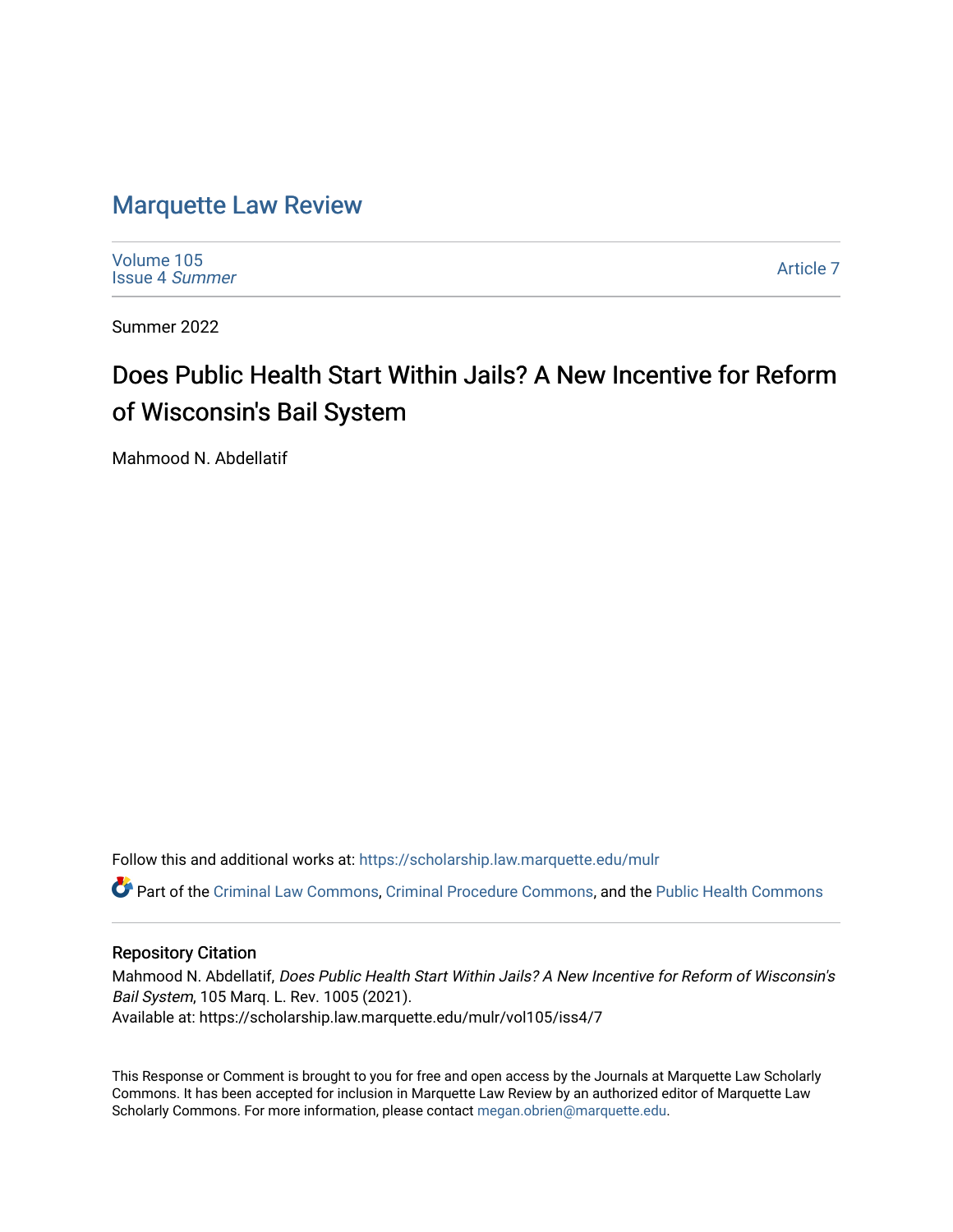# **DOES PUBLIC HEALTH START WITHIN JAILS? A NEW INCENTIVE FOR REFORM OF WISCONSIN'S BAIL SYSTEM**

*Wisconsin's Milwaukee and Dane Counties are among many jurisdictions in the country employing modern bail reforms, specifically the Public Safety Assessment (PSA). Most of these jurisdictions adopted the PSA before the advent of the COVID-19 pandemic in the United States, but are increasingly relevant as the virus continues to derail public health measures. Through the intersection of detainees, correctional officers, judicial officials, attorneys, and visitors, millions of Americans filter in and out of correctional facilities on an annual basis. These facilities serve as a microcosm of society and breeding ground for mass infection. The COVID-19 pandemic amplified an existing need for reform of correctional facilities to better protect the rights and health of pretrial detainees. This Comment examines the efficacy of the PSA and other currently employed bail reform measures and concludes with how the State of Wisconsin can adopt stronger measures to effectively assess risk while maintaining the liberties of pretrial detainees.*

| 3. No Statistically Significant Effect on Pretrial Success 1017 |
|-----------------------------------------------------------------|
|                                                                 |
|                                                                 |
|                                                                 |
| III. HISTORICAL RESPONSE TO PANDEMICS IN PRISONS 1020           |
|                                                                 |
| V. THE PUBLIC SAFETY ASSESSMENT & CURRENT PROGRESS  1025        |
|                                                                 |
|                                                                 |
|                                                                 |
|                                                                 |
|                                                                 |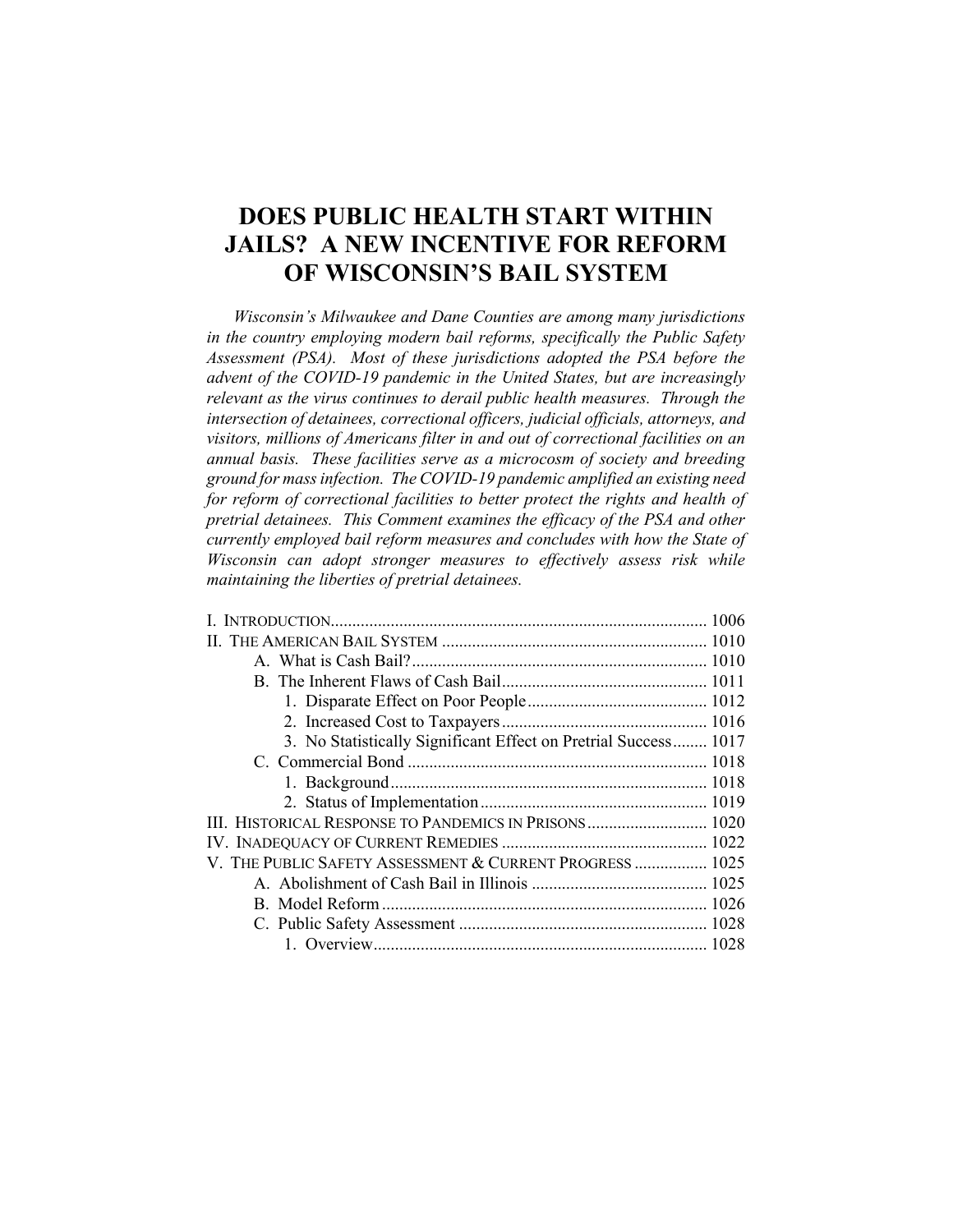#### 1006 *MARQUETTE LAW REVIEW* [105:1005

## I. INTRODUCTION

What can be done in a space of thirty-five square feet? This list is not exhaustive, but it does include parking small automobiles, putting in place a queen-sized mattress, and housing persons in a correctional facility. In 2021, perhaps the more important question is, what cannot be done in this same amount of space? Effective social distancing and curbing viral transmission of infectious diseases are practically impossible in such confined spaces. The American Correctional Association (ACA), the nation's largest accrediting body for private correctional facilities, recommends that multi-occupancy cells provide at least thirty-five square feet of unencumbered<sup>1</sup> space per occupant.<sup>2</sup> The Federal Bureau of Prisons (BOP) echoes this recommendation of thirtyfive square feet per occupant,<sup>3</sup> yet for both bodies, this figure is no more than a recommendation. In 1991, the BOP conceded that at this thirty-five square foot per occupant figure, the combined facilities under its purview were operating at 60% above "rated capacity."4 In the three decades since that determination, the rate of incarceration and detained population has grown exponentially further exacerbating the crowded conditions of correctional facilities in America. In 2019, nine states and the BOP all operated at 100% or greater over

<sup>1.</sup> The ACA defines "unencumbered space" as usable space excluding the square footage of furniture and fixtures such as a mattress or toilet. AM. CORR. ASS'N, CORE JAIL STANDARDS 3 (2010), http://correction.org/wp-content/uploads/2014/09/Core-Jail-Standards-as-printed-June-2010.pdf [https://perma.cc/7HU9-NVQS].

<sup>2.</sup> *Id.*

<sup>3.</sup> U.S. GENERAL ACCOUNTING OFFICE, FEDERAL PRISONS: REVISED DESIGN STANDARDS COULD SAVE EXPANSION FUNDS 5 (1991), https://www.gao.gov/assets/ggd-91-54.pdf [https://perma.cc/Z5RZ-RNU3].

<sup>4.</sup> *Id.* The Department of Justice defines "rated capacity" as the number of prisoners or beds a facility can hold, as set by a rating official. Rated capacity is one of three commonly used capacity standards alongside design capacity and operational capacity. *Terms & Definitions: State and Federal Prison Facility Characteristics*, BUREAU OF JUST. STAT., https://www.bjs.gov/index.cfm/content/acf/index.cfm?ty=tdtp&tid=133 [https://perma.cc/FMR9- 4VR4].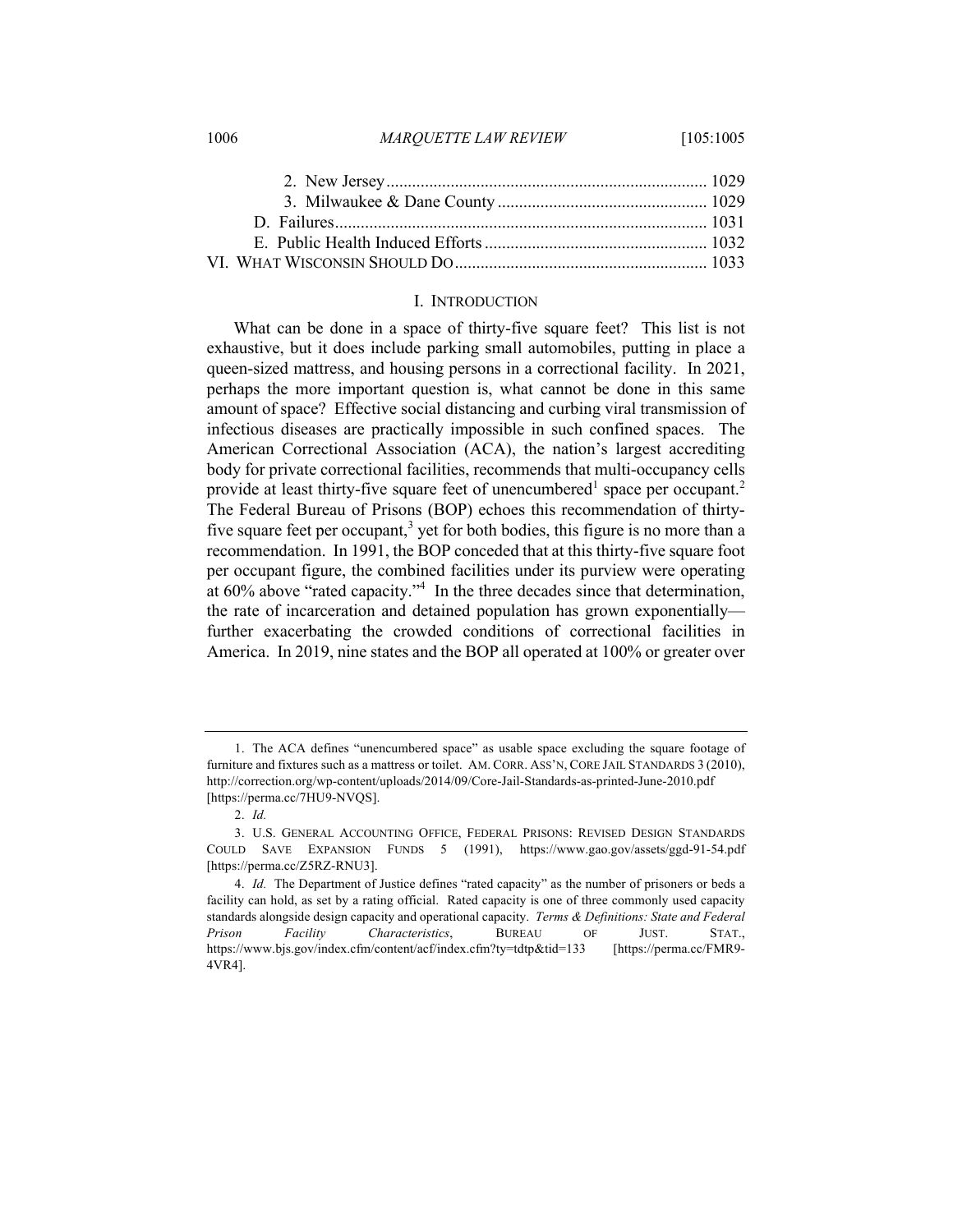capacity and forty-one total states operated at least  $75\%$  over capacity.<sup>5</sup> With more and more individuals confined to smaller and smaller spaces, any effort to curb the transmission of infectious diseases will be stymied.

COVID-19, also known as the novel coronavirus, is believed to have initially appeared in the United States in January  $2020$ .<sup>6</sup> Within weeks, the lifethreatening virus quickly spread throughout the country.<sup>7</sup> While potentially dangerous for all groups of people, the Centers for Disease Control (CDC) has identified a number of groups of whom exposure to COVID-19 is particularly dangerous, including the following: persons over sixty-five years of age and persons with underlying medical conditions such as cancer, Type 2 diabetes, immunological deficiencies, and obesity, among several other medical conditions.8 Due to the inherent design of and often inadequate medical resources within jails and prisons, the ability to control and minimize the spread of COVID-19 is considerably limited.<sup>9</sup> Between March 2020 and March 2021, there were more than 663,000 confirmed cases, amongst both the incarcerated and staff, from approximately 1,200 correctional or detention facilities in the United States.<sup>10</sup> In Fresno, California, one facility alone has led to the infection

<sup>5.</sup> These figures represent conclusions made upon the highest number of the three capacity standards. In many studies, researchers employ tests based on both the highest and lowest capacity standards to account for variances across the states. For example, Pennsylvania facilities have a rated capacity greater than its operational capacity, while Arizona's operational capacity is greater than in its rated capacity. E. ANN CARSON, U.S. DEP'T OF JUST., PRISONERS IN 2019 24–25 (2020), https://bjs.ojp.gov/content/pub/pdf/p19.pdf [https://perma.cc/P7JQ-KWAJ]; Emily Widra, *Since You Asked: Just How Overcrowded Were Prisons Before the Pandemic, and at This Time of Social Distancing, How Overcrowded are They Now?,* PRISON POL'Y INITIATIVE (Dec. 21, 2020), https://www.prisonpolicy.org/blog/2020/12/21/overcrowding/ [https://perma.cc/2FA4-6AWS].

<sup>6.</sup> *A Timeline of COVID-19 Developments in 2020*, AM. J. MANAGED CARE (Jan. 1, 2021), https://www.ajmc.com/view/a-timeline-of-covid19-developments-in-2020 [https://perma.cc/KLV8- XA8D].

<sup>7.</sup> *Id.*

<sup>8.</sup> *COVID-19 Information for Specific Groups of People*, CTRS. FOR DISEASE CONTROL & PREVENTION (Feb. 25, 2022), https://www.cdc.gov/coronavirus/2019-ncov/need-extraprecautions/index.html [https://perma.cc/Z657-8847].

<sup>9.</sup> *See How COVID-19 Spreads*, CTRS. FOR DISEASE CONTROL & PREVENTION (July 14, 2021), https://www.cdc.gov/coronavirus/2019-ncov/prevent-getting-sick/how-covid-spreads.html [https://perma.cc/8E3U-JCBT].

<sup>10.</sup> *Coronavirus in the U.S.: Latest Map and Case Count*, N.Y. TIMES (Jan. 31, 2021), https://www.nytimes.com/interactive/2021/04/10/us/covid-prison-outbreak.html [https://perma.cc/SY46-7XR9].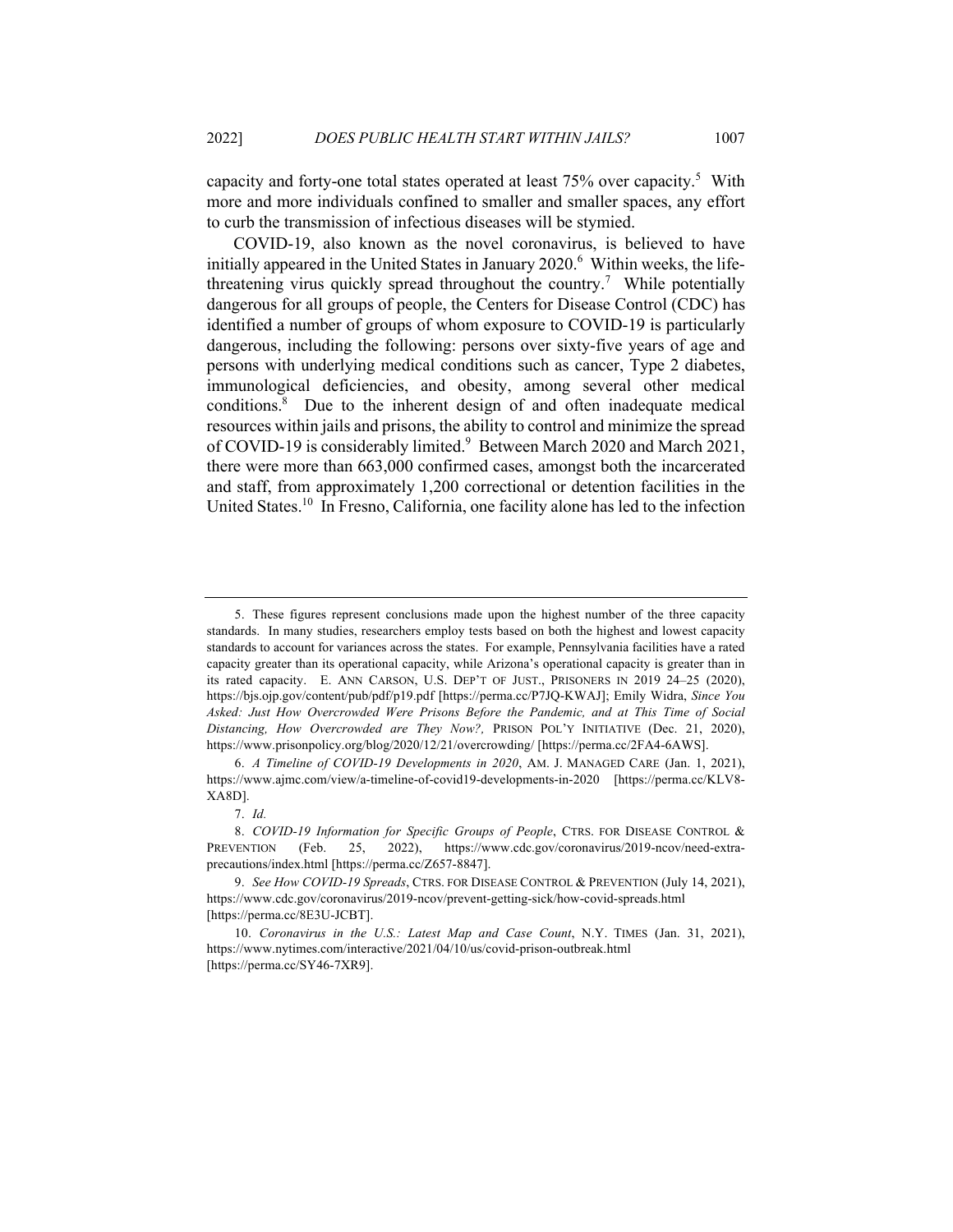of almost  $4,000$  individuals in that same time span.<sup>11</sup> Within these populations are individuals yet to be convicted of any crime. In March 2020, it was estimated that there were over 470,000 people incarcerated nationwide who had not been convicted of any crime yet. As a result, over 60% of incarcerated individuals have not been found guilty of any crime, yet they remain in jail, subject to heightened risks of transmission and infection.<sup>12</sup>

An increasing need for reform of correctional facilities coupled with a public health disaster creates a new impetus for actionable change to better protect the rights of pretrial detainees. Beyond potentially rampant transmission of diseases among incarcerated individuals, jails and prisons provide an incubating hub for disease for an entire community. In 2018, the average daily population of jails nationwide was just under 750,000 individuals.<sup>13</sup> In that same year, there were  $10,675,400$  admissions into American jails.<sup>14</sup> Additionally, in 2018, the weekly inmate turnover rate was 55%, and inmates spent on average twenty-five days in jails per admission.<sup>15</sup>

Given the constant rate of entry into jails, these facilities do not just serve as detention centers but revolving doors for the community. As such, the contacts within a jail extend far beyond the walls of the facility.<sup>16</sup> Conceivably, a detainee can enter a jail, which is experiencing a high rate of transmission, remain incarcerated for a week, test positive for COVID-19, get released, return to their home, and infect the remaining members of their household. Additionally, jail staff, attorneys, other law enforcement, and a variety of individuals regularly come in close contact with detainees before returning to their larger communities.<sup>17</sup> With exposure to COVID-19 droplets causing infection in as few as fifteen minutes, the potential for widespread transmission

<sup>11.</sup> Early Coronavirus Cases in Nursing Homes, Prisons and Other Locations, N.Y. Times (2022) https://www.nytimes.com/interactive/2021/us/covid-case-outbreaks.html [https://perma.cc/SUK2- 2FBZ]*.* It is important to note that the tracking of prison and jail related COVID data largely slowed or stopped completely by several media outlets in 2021; thus, these figures represent infection prior to the outbreak of both the Delta and Omicron variants, which witnessed rapid transmission in 2021.

<sup>12.</sup> Wendy Sawyer & Peter Wagner, *Mass Incarceration: The Whole Pie 2020*, PRISON POL'Y INITIATIVE (Mar. 24, 2020), https://www.prisonpolicy.org/reports/pie2020.html#slideshows/slidesho w1/2 [https://perma.cc/9TW5-XV79].

<sup>13.</sup> ZHEN ZENG, U.S. DEP'T OF JUST., JAIL INMATES IN 2018 2 (2020), https://bjs.ojp.gov/content/pub/pdf/ji18.pdf [https://perma.cc/K5G9-3QD3].

<sup>14.</sup> *Id.* at 1–2.

<sup>15.</sup> *Id.* at 8.

<sup>16.</sup> Camilla Strassle & Benjamin Berkman, *Prisons and Pandemics*, 57 SAN DIEGO L. REV. 1083, 1091 (2020).

<sup>17.</sup> *Id.*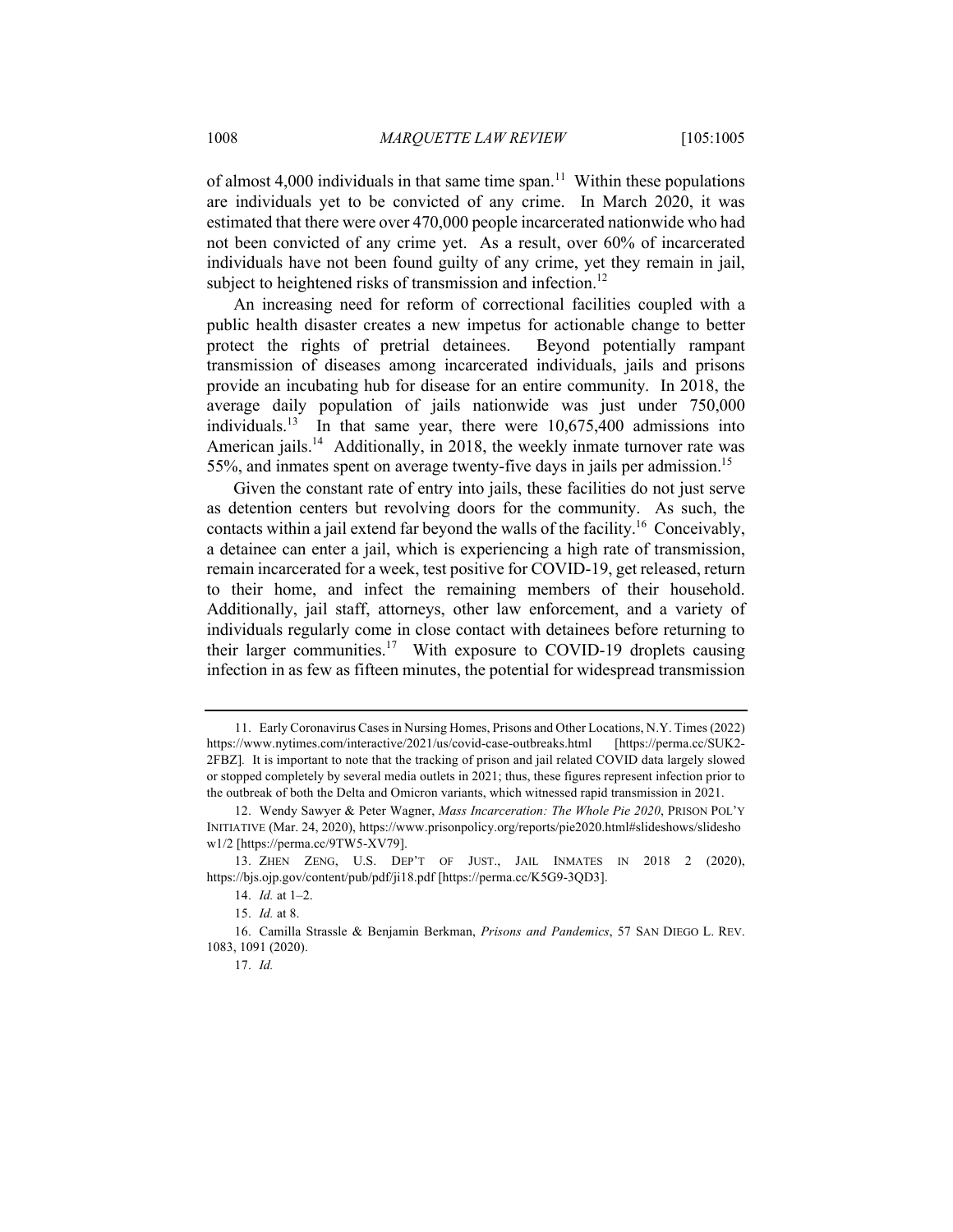in—and subsequently outside of—jails is tremendously high.<sup>18</sup> Thus, increasing attention towards curbing the spread of COVID-19 in correctional facilities is a logical objective for broader community health.

Due to their experience with such a high potential rate of transmission in these facilities, prisoners are currently seeking redress, primarily under claims that continued confinement is an imposition on their Eighth and Fourteenth Amendment rights or through habeas corpus petitions.<sup>19</sup> However, in jurisdictions adhering to a bail system, indigent detainees may sit in jail cells for months simply due to an inability to pay for their bail and not because of a heightened risk they will abscond or a perceived risk to their communities. In Wisconsin, financial considerations are still used in determining the conditions of release of detainees. While individual counties like Milwaukee County and Dane County have made significant reforms to reduce the financial burdens on low-risk detainees, $20$  there has not been state-level action to make these same reforms that will help curb the spread of COVID-19, reduce costs on taxpayers, and uphold the rights of the accused. Pursuant to Wis. Stat. § 969.035, judges are entitled to impose monetary conditions on release based on detainees' likelihood of appearing for trial. However, these monetary conditions are customarily applied based on the degree of the alleged offense with little regard to the actual threat of absconding.

With the continuing threat of a global pandemic spreading throughout the country, there is a growing impetus for states like Wisconsin to reduce their incarcerated populations by enacting sensible bail reforms that effectively consider a detainee's real threat to their communities or likelihood to abscond. This Comment will provide an overview of how pandemics have historically affected jails and prisons, undertake a review of the cash bail system and its roots in the American criminal justice system, discuss the current limitations of jurisdictions with cash bail systems, compare Wisconsin's statewide inaction to action taken by some of its own counties or other states, and identify

<sup>18.</sup> *See How COVID-19 Spreads*, *supra* note 9.

<sup>19.</sup> Maney v. Brown, 464 F. Supp. 3d 1191 (D. Or. 2020); Money v. Pritzker, 453 F. Supp. 3d 1103 (N.D. Ill. 2020); Frazier v. Kelley, 460 F. Supp. 3d 799 (E.D. Ark. 2020).

<sup>20.</sup> Abigail Becker, *Early Research Shows Fewer Inmates Flattened COVID-19 Curve at Dane County Jail*, THE CAP. TIMES, (Aug. 1, 2020), https://madison.com/ct/news/local/govt-andpolitics/early-research-shows-fewer-inmates-flattened-covid-19-curve-at-dane-county-

jail/article\_7fd4ebb9-59fa-56c2-8952-3668f5d61ad2.html [https://perma.cc/4L35-RA4C]; Ann-Elise Henzl, *Milwaukee County's Use of Risk Assessment Tool Keeps Some People Out of Jail While Awaiting Trial,* MILWAUKEE PUB. MEDIA, (May 25, 2017, 1:00 AM), https://www.wuwm.com/post/milwaukee-countys-use-risk-assessment-tool-keeps-some-people-outjail-while-awaiting-trial#stream/0 [https://perma.cc/RU4K-XYD5].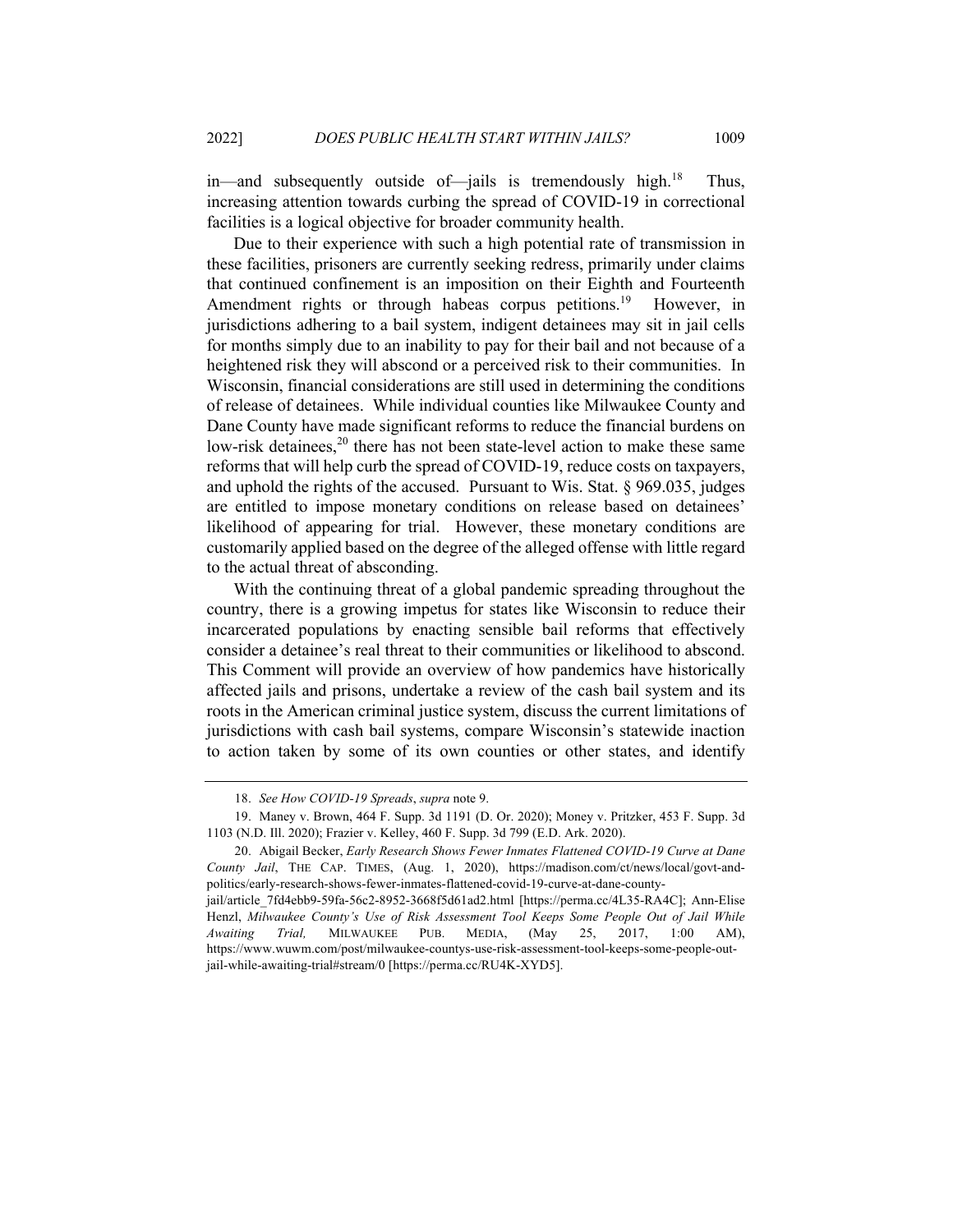rationales for enacting sensible cash bail reforms. Finally, this Comment will propose that Wisconsin adopts a statewide approach that identifies and applies specific parameters for assessing risk to communities in determining the financial considerations that must be met for release prior to trial.

# II. THE AMERICAN BAIL SYSTEM

# *A. What is Cash Bail?*

Bail is the most common mechanism employed by courts to allow arrestees to secure their pretrial release.<sup>21</sup> Bail—also called cash bail or money bail specifically refers to the monetary conditions required for release.<sup>22</sup> Bond, on the other hand, may refer to the full set of conditions for release.<sup>23</sup> Holding a detainee on remand occurs when a judge does not permit release under any conditions, and the individual remains in custody until the court date;  $24$  this occurs most frequently in incidents involving serious felony matters such as murder, armed robbery, and rape, among other charges.<sup>25</sup> In addition to other non-financial considerations, courts routinely assess a monetary figure that must be paid in part or in full in order to be released upon arrest.<sup>26</sup> Depending on jurisdiction, this amount may be subject to a set, uniform schedule codified by the legislature or involve judicial discretion based on the surrounding circumstances of the arrest.<sup>27</sup> In most jurisdictions, arrestees have the option to either front the full amount of bail to the court, which is typically returned for appearing for trial, or obtain the services of a commercial bonding service.<sup>28</sup> The commercial bondsman pays the full amount of bail in exchange for a nonrefundable fee, typically  $10\%$  of the bail amount.<sup>29</sup> The allowance of a commercial bail system results in a host of issues, which will be discussed in further detail in Subsection  $C^{30}$  While more jurisdictions are moving away

<sup>21.</sup> PAUL BERNARD WICE, U.S. DEP'T. OF JUST., BAIL AND ITS REFORM: A NATIONAL SURVEY 10 (1973).

<sup>22.</sup> *Id.*

<sup>23.</sup> 7 LAWRENCE K. MARKS, ROBERT S. DEAN, MARK DWYER, ANTHONY GIRESE & JAMES A. YATES, NEW YORK PRETRIAL CRIMINAL PROCEDURE § 4:2 (2d ed.).

<sup>24.</sup> WICE, *supra* note 21, at 22.

<sup>25.</sup> *Id.*

<sup>26.</sup> *Id.* at 10.

<sup>27.</sup> *Id.* at 6, 13–14.

<sup>28.</sup> *Id.* at 10.

<sup>29.</sup> *Id.*

<sup>30.</sup> *See infra* Section II.C.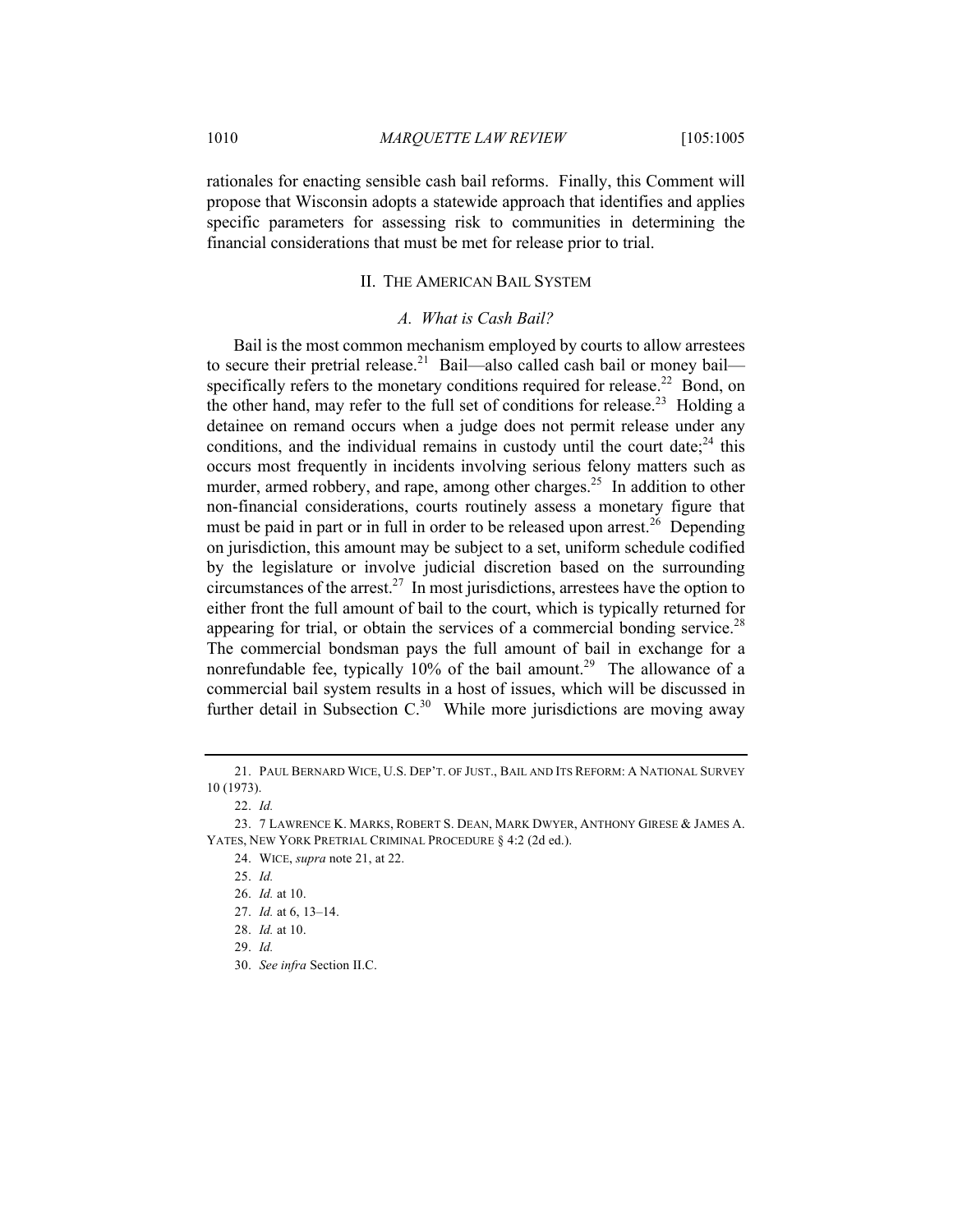from the exclusive practice of cash bail, $31$  its use is still statutorily permitted in a majority of states. $32$ 

The American bail system is based on an Anglo-Saxon foundation that dates back for centuries.<sup>33</sup> In medieval England, courts were created to resolve blood feuds between individual parties.<sup>34</sup> Because claims largely manifested between closely-related individuals to avoid war and further bloodshed, the courts were less concerned with the risk of harm that defendants could pose to the larger community.<sup>35</sup> As such, bail was imposed as an impediment to abscondence and manifested as an amount identical to the sentenced punishment.<sup>36</sup> If the defendant did flee or abscond, the bail amount would be granted to the plaintiff party and the matter would be resolved.<sup>37</sup> Since its adoption in the United States, few comprehensive changes have been made to the cash bail system.<sup>38</sup>

# *B. The Inherent Flaws of Cash Bail*

Across the nation, jurisdictions typically assess bail primarily on the number of charges and the degree of the offense alleged (i.e., misdemeanor versus felony) and not the overall risk of the accused to abscond or pose a threat to the community.<sup>39</sup> Increasingly, these excessively high bail amounts are actually detrimental to the pretrial success of having detainees appear in court.<sup>40</sup> Additionally, excessively high bail amounts are leaving presumptively innocent individuals detained and inducing an inflated number of guilty pleas.<sup>41</sup> "Zombie predictions," or bail assessments made without considering individual circumstances beyond the alleged charges, may render inadvertently stiffer

<sup>31.</sup> Jordan Gross, *Devil Take the Hindmost: Reform Considerations for States with a Constitutional Right to Bail*, 52 AKRON L. REV. 1043, 1065–68 (2018).

<sup>32.</sup> *Id.* at 1078–79.

<sup>33.</sup> TIMOTHY R. SCHNACKE, MICHAEL R. JONES & CLAIRE M. B. BROOKER, PRETRIAL JUST. INST., THE HISTORY OF BAIL AND PRETRIAL RELEASE 1 (2010).

<sup>34.</sup> *Id.*

<sup>35.</sup> *Id.* at 2.

<sup>36.</sup> *Id.*

<sup>37.</sup> *Id.*

<sup>38.</sup> *See generally id.* Of note, the few most prevalent laws related to the cash bail system include the Judiciary Act of 1799, the Bail Reform Act of 1966, and the Bail Reform Act of 1984.

<sup>39.</sup> John Logan Koepke & David G. Robinson, *Danger Ahead: Risk Assessment and the Future of Bail Reform*, 93 WASH. L. REV. 1725, 1775 (2018).

<sup>40.</sup> *Id.*

<sup>41.</sup> *Id.* at 1772.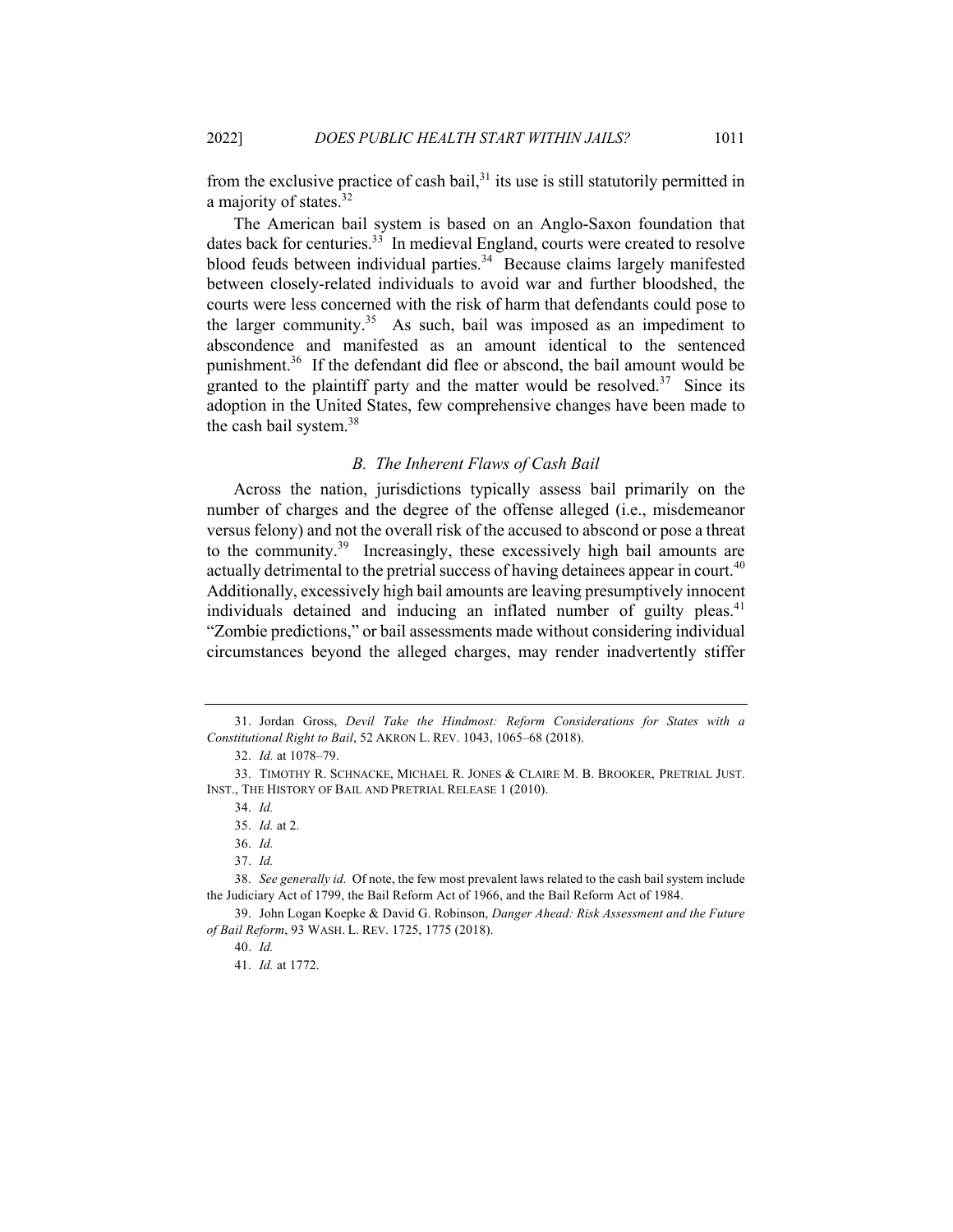punishments.42 For example, judges failing to consider whether individuals are single, working parents or a student may create a harsher imposition on these individuals due to their busier schedules. $^{43}$  By placing stiff bail considerations, without respect to an individual's own character and circumstance, the judicial system places a seemingly objective standard on all detainees, effectively marginalizing individuals who may truly achieve pretrial success.<sup>44</sup> While the alleged offenses or number of alleged charges may provide some indication of the level of risk that arrestees may have on their communities, imposing bail conditions for the level of alleged severity instead of a reasonable amount to guarantee appearance runs counter to our constitutional principles.<sup>45</sup>

#### 1. Disparate Effect on Poor People

The use of cash bail has a disproportionately harsher impact on indigent detainees compared to more affluent detainees. Over the past decade, it is estimated that the median bail amount for felony defendants is around \$12,000.<sup>46</sup> In 2015, the median annual pre-incarceration income for people in local jails unable to satisfy their monetary bail was  $$15,598.<sup>47</sup>$  With the median bail amount representing such a high percentage of this large population's annual income, the ability to satisfy cash bail could require the expenditure of several months of income for these detainees.<sup>48</sup> In a practical sense, indigent detainees are stuck incarcerated for often minor offenses with "low" bail amounts despite not being a considered a risk to society or threat to flee.<sup>49</sup> These bail amounts are relatively low in the sense that sums under \$1,000 likely

47. BERNADETTE RABUY & DANIEL KOPF, PRISON POL'Y INST., PRISONS OF POVERTY: UNCOVERING THE PRE-INCARCERATION INCOMES OF THE IMPRISONED (July 9, 2015), https://www.prisonpolicy.org/reports/income.html [https://perma.cc/AL4P-7P49].

48. RABUY & KOPF, *supra* note 46, at 2.

49. Nicholas P. Johnson, *Cash Rules Everything Around the Money Bail System: The Effect of Cash-Only Bail on Indigent Defendants in America's Money Bail System*, 36 BUFF. PUB. INT. L.J. 29, 30–31 (2017).

<sup>42.</sup> *Id.*

<sup>43.</sup> *Id.*

<sup>44.</sup> *Id.*

<sup>45.</sup> Stack v. Boyle, 342 U.S. 1, 8 (1951).

<sup>46.</sup> *See* PATRICK LIU, RYAN NUNN & JAY SHAMBAUGH, THE HAMILTON PROJECT, THE ECONOMICS OF BAIL AND PRETRIAL DETENTION 7 (2018), https://www.hamiltonproject.org/assets/files/BailFineReform\_EA\_121818\_6PM.pdf

<sup>[</sup>https://perma.cc/P6BT-CPGD]; BERNADETTE RABUY & DANIEL KOPF, PRISON POL'Y INST., DETAINING THE POOR: HOW MONEY BAIL PERPETUATES AN ENDLESS CYCLE OF POVERTY AND JAIL TIME 1–2 (2016), https://www.prisonpolicy.org/reports/DetainingThePoor.pdf [https://perma.cc/6S8A-VAA4].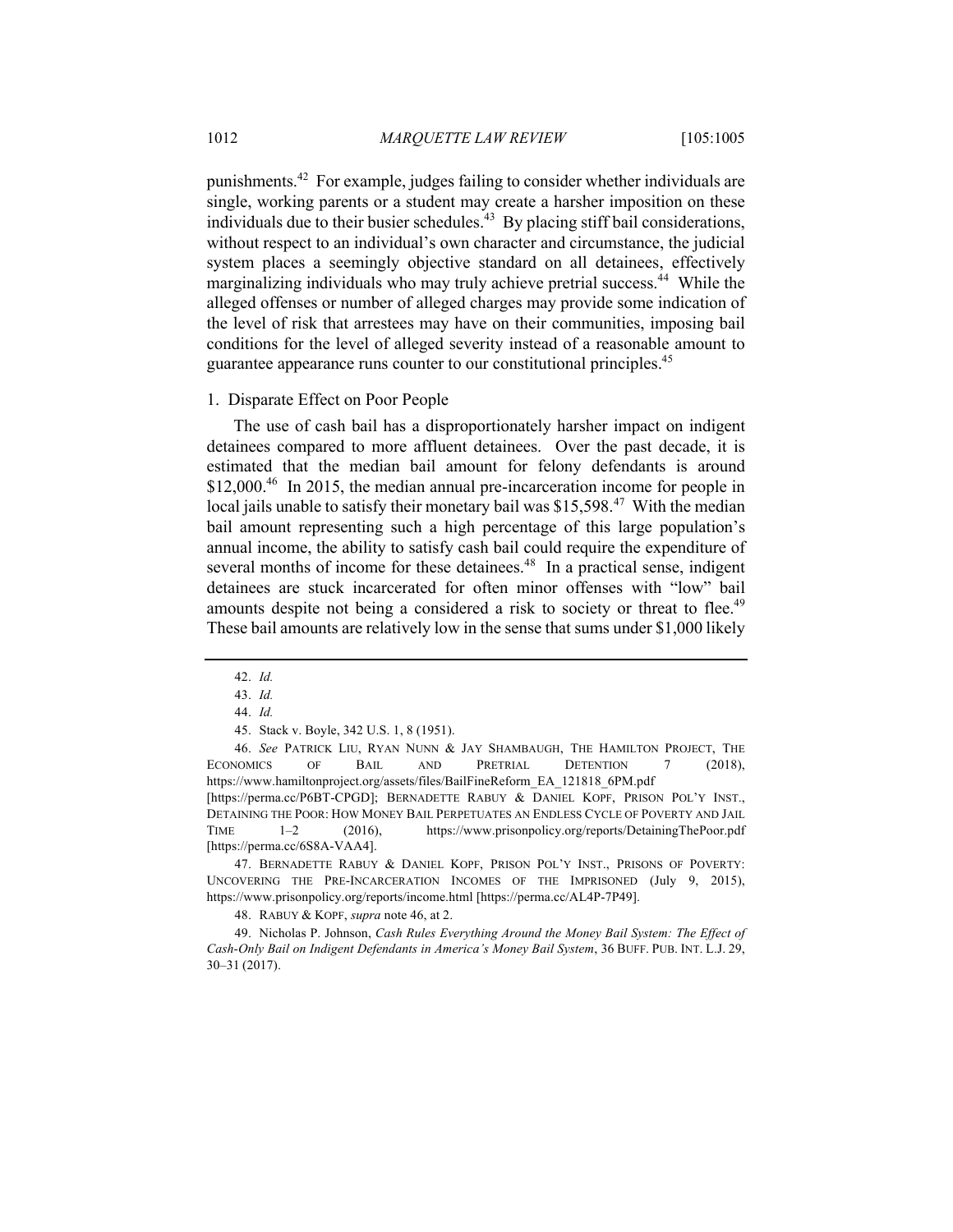are not a severe imposition on many Americans; however, the same sums would place a high financial impediment on release for most detainees, as a majority of detainees are considered to be living below the poverty level.<sup>50</sup> In some cities across the country, like Baltimore, Maryland, detainees often remain incarcerated for failing to afford bail amounts as low as  $$100.<sup>51</sup>$  In the landmark case *Stack v. Boyle*, the Court held that "the function of bail is limited . . . [and] must be based upon standards relevant to the purpose of assuring the presence of that defendant."<sup>52</sup> This decision reaffirms the notion that bail is a mechanism for ensuring appearance for trial<sup>53</sup>—and not a pretrial punishment for alleged offenses. Legal scholar Insha Rahman succinctly depicts the antithetical nature of cash bail as such:

> The idea that money bail mitigates the risk of failure to appear has long been axiomatic within this country's bail system. The logic is simple—a financial stake in a person's case means they have an incentive to come back to court, otherwise they risk losing their or someone else's money or property. If that were true, however, one would expect dramatically different rates of court appearance when people are released under financial conditions versus when they are released on their own recognizance or under non-financial conditions.<sup>54</sup>

Nevertheless, courts routinely hold detainees solely based on an antiquated fear of abscondence.<sup>55</sup> In the case of low-income detainees, the incentive and resources to flee are much less than that of higher-income arrestees.<sup>56</sup> Due to the advent of modern technology and exponentially larger law enforcement departments, the fear of "low-cost" abscondence should be dramatically reduced.<sup>57</sup> With GPS technologies, more interconnected police forces, and improved tracking services, the ability to cross state lines or remain undetected

52. Stack v. Boyle, 342 U.S. 1, 5 (1951).

53. *Id.*

<sup>50.</sup> *Id.* at 30.

<sup>51.</sup> MELISSA NEAL, JUST. POL'Y INST., BAIL FAIL: WHY THE U.S. SHOULD END THE PRACTICE OF USING MONEY FOR BAIL 17–18 (2012), http://www.justicepolicy.org/uploads/justicepolicy/documents/bailfail.pdf [https://perma.cc/7654- K9LV].

<sup>54.</sup> Insha Rahman, *Undoing the Bail Myth: Pretrial Reforms to End Mass Incarceration*, 46 FORDHAM URB. L.J. 845, 859 (2019).

<sup>55.</sup> Samuel R. Wiseman, *Pretrial Detention and the Right to Be Monitored*, 123 YALE L.J. 1344, 1352 (2014).

<sup>56.</sup> *Id.* at 1351–53.

<sup>57.</sup> *Id.* at 1352–53.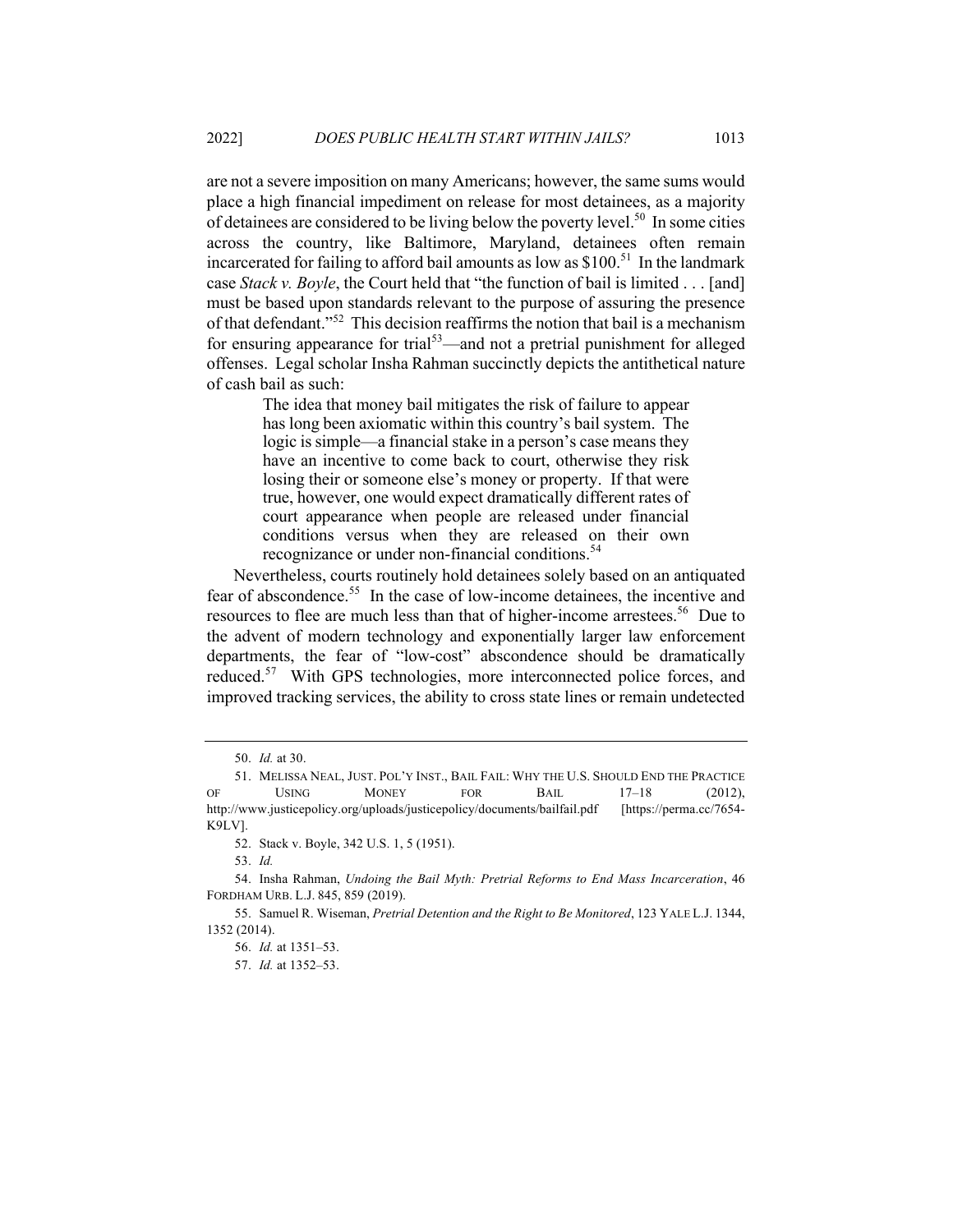from police pursuit for a substantial amount of time is greatly diminished.<sup>58</sup> While abscondence is still possible, successfully fleeing would likely require far more financial resources than what is available to most detainees.<sup>59</sup> Detainees possessing greater financial resources may capitalize on their wealth to secure the tools to abscond, such as transportation, new phones, and access to new income in a different location. $60$  For higher-income individuals capable of making bond, the likelihood of abscondence is far greater.<sup>61</sup> This dichotomy represents one of the greatest shortcomings of the cash bail system: people with the greatest resources and risks to flee remain able to do so, whereas people with fewer resources are disproportionately disadvantaged based on their income.

The excessive use of cash bail perpetuates a recurring cycle of poverty among indigent detainees held on charges of poverty.<sup>62</sup> Bail amounts are typically a result of bail schedules, which are legislatively or judicially predetermined amounts of financial consideration that may be required for certain offenses.<sup>63</sup> As referenced, in Maryland, bail amounts can be set as low as \$100.<sup>64</sup> However, these low bail amounts do not correlate to equitable access to release.<sup>65</sup> For crimes of poverty or low-level misdemeanor offenses, detainees may not be subject to a hefty bail amount yet still be unable to be released due to inability to pay their bail amount.<sup>66</sup> While not necessarily justified, persons committing crimes of poverty are likely doing so out of necessity and as a result of currently living in poverty. Furthermore, the financial impediments associated with bail potentially induce untrue confessions and lead to more frequent guilty pleas.<sup>67</sup> With more guilty pleas that are not truly indicative of guilty conduct, the effects of bail on low-income detainees are an increased rate of recidivism and lengthier sentences. <sup>68</sup> As such,

65. *Id.*

<sup>58.</sup> *Id.*

<sup>59.</sup> *Id.* at 1352.

<sup>60.</sup> *Id.* at 1361–62.

<sup>61.</sup> Muhammad B. Sardar, Note, *Give Me Liberty or Give Me . . . Alternatives?: Ending Cash Bail and Its Impact on Pretrial Incarceration*, 84 BROOK. L. REV. 1421, 1440–42 (2019).

<sup>62.</sup> RABUY & KOPF, *supra* note 46, at 4.

<sup>63.</sup> James A. Allen, Note, *"Making Bail": Limiting the Use of Bail Schedules and Defining the Elusive Meaning of "Excessive" Bail*, 25 J.L. & POL'Y 637, 641 (2017).

<sup>64.</sup> NEAL, *supra* note 51, at 18.

<sup>66.</sup> Allen, *supra* note 63, at 651–52.

<sup>67.</sup> Sardar, *supra* note 61, at 1440.

<sup>68.</sup> *Id.* at 1435–38.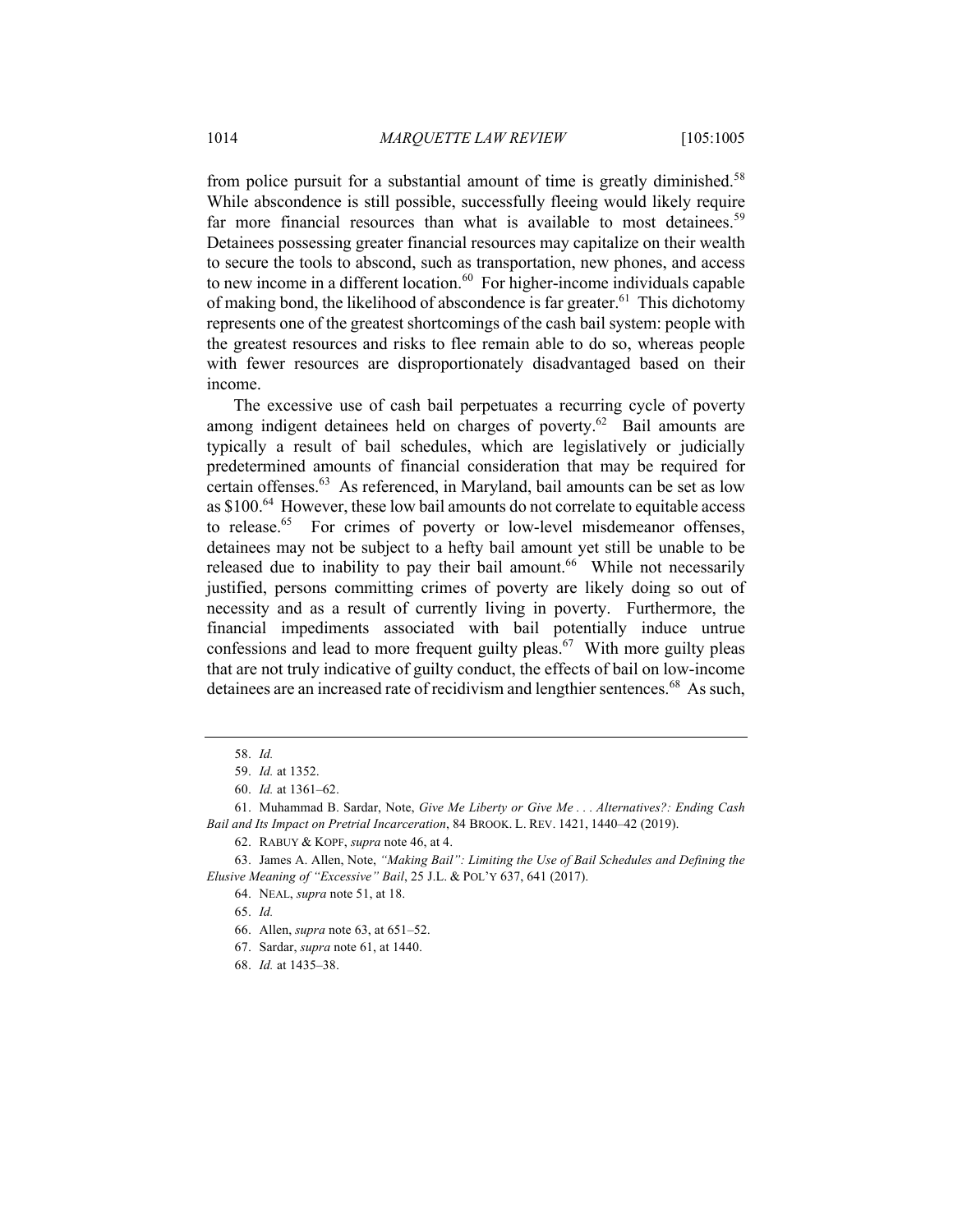it follows that persons committing crimes of poverty will likely remain incarcerated for longer periods of time simply because of their inability to pay relatively high bail amounts.<sup>69</sup> Thus, the American bail system is inadvertently creating a judicially-imposed cycle of poverty.

Even without any conviction, arrest and detainment immediately impute an assumption of guilt for many individuals. As soon as a person is seated in the back seat of a police car, the social notions of guilt often manifest within communities.<sup>70</sup> Upon arrest, the detained individual begins what many legal scholars have coined "purgatory" as the criminal justice system is initiated.<sup>71</sup> At this time, detainees typically undergo an arduous process in which they are stripped of their belongings, fingerprinted, photographed, and then returned to a large, open cell of other detained individuals.<sup>72</sup> Upon the setting of any bail or bond, it can then be weeks or months before any further court proceedings.<sup>73</sup> Considering the financial restraints of many detainees, the imposition of bail is in consequence a sentencing of guilt, for their time spent in custody may exceed the eventual sentence if ever convicted.<sup>74</sup> As one legal scholar puts it, "[p] retrial detention sets the status quo at imprisonment."<sup>75</sup>

In addition to costs levied onto the detainee, bail places increased costs upon the family members and support systems of incarcerated individuals. As discussed earlier, bail can usually be a privately paid amount that is later returned for successfully appearing in court.<sup>76</sup> However, this amount paid is essentially suspended until the conclusion of an individual's case.<sup>77</sup> If a percentage of the bail is paid to a commercial bondsman, then the fee is likely surrendered entirely.<sup>78</sup> As a result, indigent family members who gather to pay these amounts for bail are then left for weeks, months, or potentially years without those financial resources necessary for groceries, rent payments, and

<sup>69.</sup> *See* Allen, *supra* note 63, at 651–52.

<sup>70.</sup> DAVID RAY PAPKE, CONTAINMENT AND CONDEMNATION: LAW AND THE OPPRESSION OF THE URBAN POOR 25 (2019).

<sup>71.</sup> *Id.* at 33.

<sup>72.</sup> *Id.*

<sup>73.</sup> *Id.*

<sup>74.</sup> *Id.*

<sup>75.</sup> Stephanos Bibas, *Plea Bargaining Outside the Shadow of Trial*, 117 HARV. L. REV. 2464, 2540 (2004).

<sup>76.</sup> *See supra* Section II.

<sup>77.</sup> *See supra* Section II.

<sup>78.</sup> *See supra* Section II.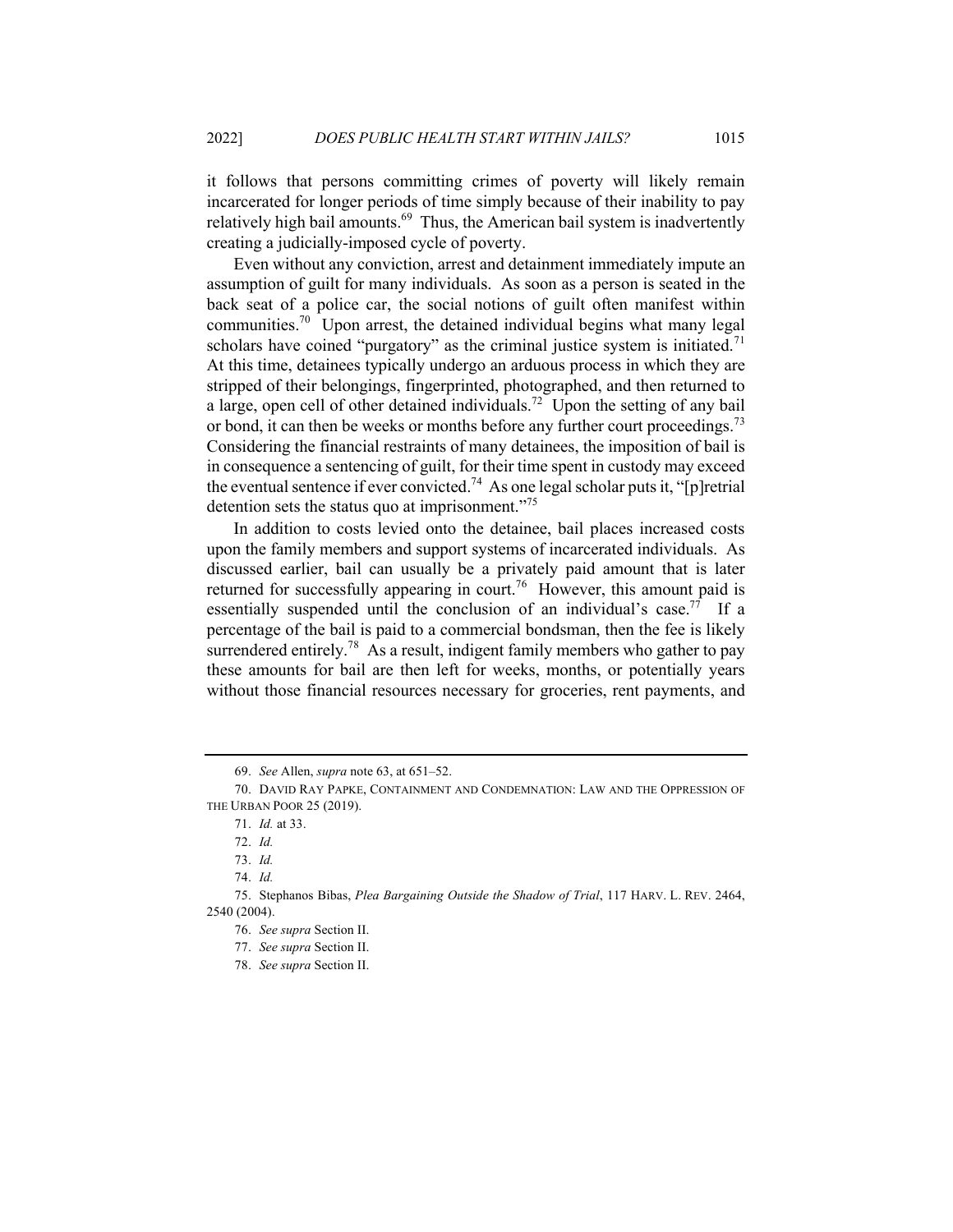other bills as the case continues to move through the criminal justice system.<sup>79</sup> Similarly, if a detained individual is the primary income generator for a lowincome family or household, their detention imposes another financial hardship.<sup>80</sup> In this scenario, the time an indigent detainee remains incarcerated due to an inability to post bail represents unearned wages, lost employment, absence from education, and other departures from means that could later place the detained individual in a better position financially to post bail—and likely avoid committing the initial crime of poverty. $81$ 

#### 2. Increased Cost to Taxpayers

Recognizing that there undoubtedly remains a need to detain dangerous individuals following arrest, the costs to the American people are still considerable. In 2011, U.S. Attorney General Eric Holder stated that housing the nearly two-thirds of the incarcerated population awaiting trial costed approximately nine billion dollars per year<sup>82</sup>—accounting for close to 10% of the Department of Justice's annual budget. $83$  Thus, taxpayers are collectively paying billions of dollars each year for pretrial incarceration despite the practice not always leading to the most efficient or effective results for avoiding pretrial misconduct. Many scholars argue that municipalities should reallocate funds used for housing detainees towards alternative pretrial methods such as remote monitoring, displaced supervision, and house arrest.<sup>84</sup> Scholars have demonstrated that active supervision of arrestees exponentially decreases costs compared to pretrial detention.<sup>85</sup> Studies on the use of electronic monitoring devices estimated a daily cost reduction of one hundred dollars per person compared to incarceration.<sup>86</sup> Others have suggested that cellphone and social media use can be a much more cost efficient means of tracking detainees

<sup>79.</sup> NEAL, *supra* note 51, at 13.

<sup>80.</sup> *Id.* at 14.

<sup>81.</sup> *Id.*

<sup>82.</sup> Eric Holder, Att'y Gen., U.S. Dep't of Just., Address at the National Symposium on Pretrial Justice (June 1, 2011) (transcript available at https://www.justice.gov/opa/speech/attorney-generaleric-holder-speaks-national-symposium-pretrial-justice [https://perma.cc/KJN9-FJQT]).

<sup>83.</sup> Aimee Picchi, *The High Price of Incarceration in America*, CBS NEWS (May 8, 2014, 5:53 AM), http://www.cbsnews.com/news/the-high-price-of-americas-incarceration-80-billion/ [https://perma.cc/U3WG-GEZL].

<sup>84.</sup> *See* Gross, *supra* note 31, at 1103; Johnson, *supra* note 49, at 68–69; Sardar, *supra* note 61, at 1452–53; Allen, *supra* note 63, at 668–69.

<sup>85.</sup> Allen, *supra* note 63, at 658–59.

<sup>86.</sup> Johnson, *supra* note 49, at 90–91.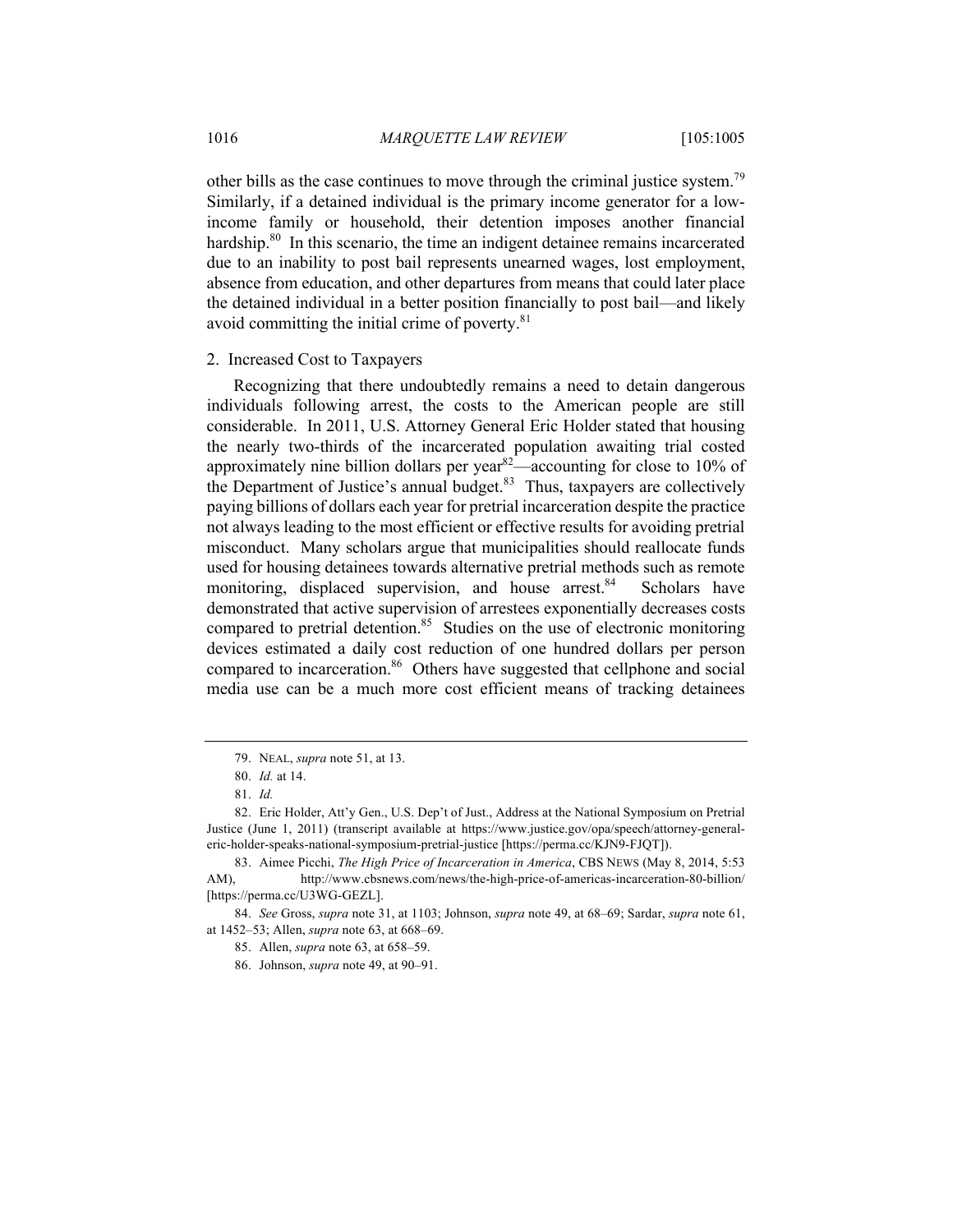pretrial.<sup>87</sup> With some of these methods already in use by courts, specifically electronic monitoring devices, expansion of their use could be more readily available and more reliable. Additionally, they may serve as a more efficient and less invasive means of ensuring pretrial success. Moreover, a departure from incarceration towards modern supervision methods may reduce overall costs on taxpayers, allow arrestees to continue earning their own incomes, and potentially avoid the judicially imposed cycle of poverty.

#### 3. No Statistically Significant Effect on Pretrial Success

The cash bail system has not always demonstrated success in ensuring a defendant's appearance for trial or reducing the risk of abscondence. From 1990 to 2004, between 21% and 24% of felony defendants released prior to their court date failed to appear.<sup>88</sup> When considering the other goals associated with setting bail, like reducing the potential to reoffend or pose further risk to the community, the percentage of "pretrial misconduct" increased to 33%.<sup>89</sup> Included in this figure is failing to appear, as well as being arrested for any crime, being arrested for a felony, or completely absconding, all of which are considered the primary dimensions of pretrial misconduct.<sup>90</sup> Among those whose release did result in pretrial misconduct, 83% had a prior arrest and 75% had a prior conviction. $91$  These figures underscore the importance of properly assessing risk in the determination of bail and not giving an arbitrary assignment of cash bail. In some states, courts have still found success when not relying solely on the imposition of cash bail for release.<sup>92</sup> The Pretrial Services Agency for the District of Columbia reported a 91% court appearance rate in 2016, and this measure exceeded the 88% figure in the other four reported years  $(2014-2018)^{93}$  Following the implementation of the Public Safety Assessment in New Jersey, courts reported much higher pretrial success

<sup>87.</sup> Lydia D. Johnson, *The Politics of the Bail System: What's the Price for Freedom?,* 17 SCHOLAR: ST. MARY'S L. REV. ON RACE & SOC. JUST. 171, 216 (2015).

<sup>88.</sup> THOMAS H. COHEN & BRIAN A. REAVES, U.S. DEP'T OF JUST., PRETRIAL RELEASE OF FELONY DEFENDANTS IN STATE COURTS 8 (2007).

<sup>89.</sup> *Id.* at 7.

<sup>90.</sup> *Id.*

<sup>91.</sup> *Id.* at 5–6.

<sup>92.</sup> Rahman, *supra* note 54, at 859.

<sup>93.</sup> PRETRIAL SERVS. AGENCY FOR D.C., CONGRESSIONAL BUDGET JUSTIFICATION AND PERFORMANCE BUDGET REQUEST: FISCAL YEAR 2020, at 25 (2019), https://www.csosa.gov/wpcontent/uploads/bsk-pdf-manager/2019/03/PSA-FY-2020-CBJ-Performance-Budget-Request-3-18- 19.pdf [https://perma.cc/5NXA-QF2D].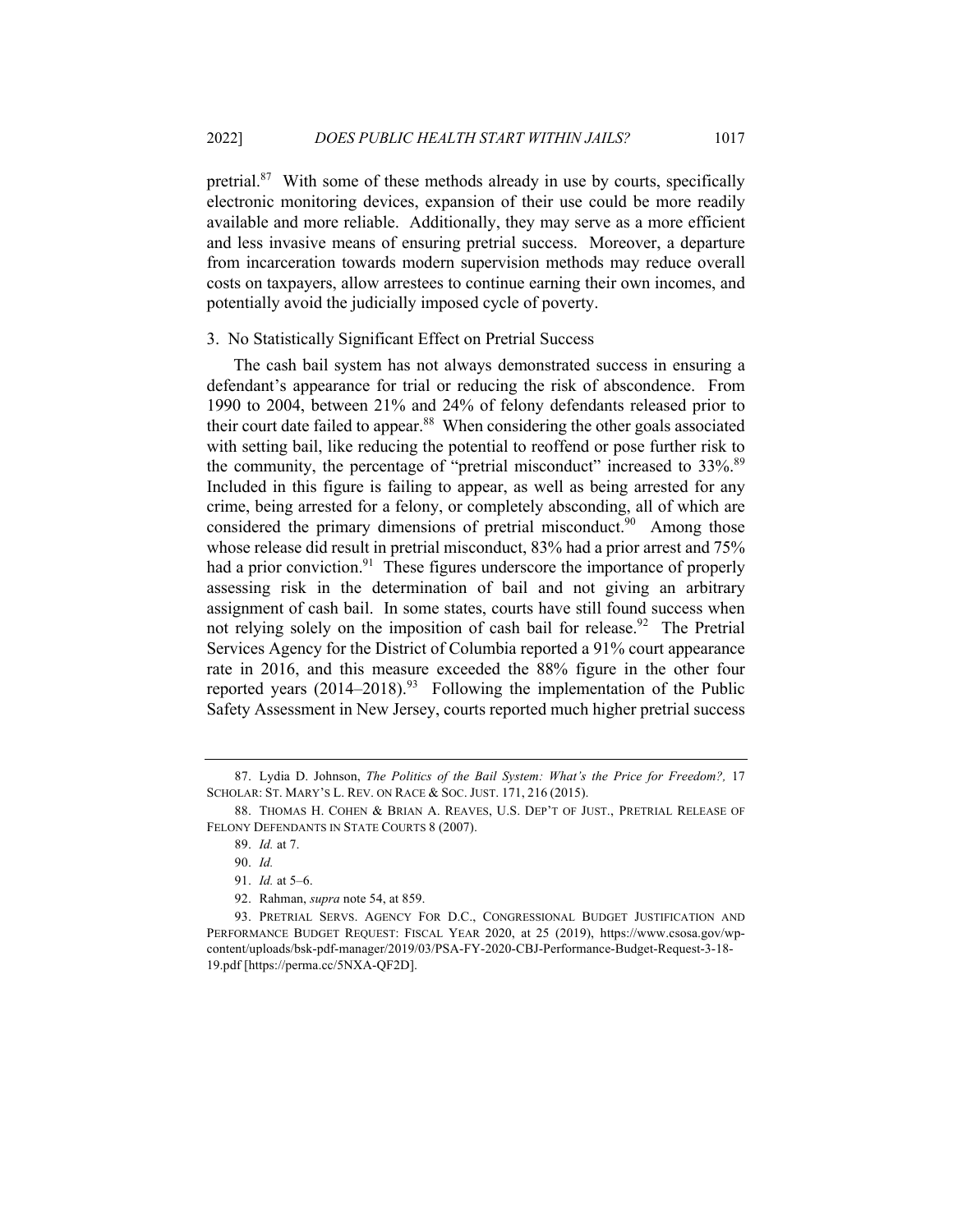vis-à-vis an 89% court appearance rate in  $2017^{94}$  The specific measures employed by New Jersey and Washington D.C. are discussed further in Section  $III<sup>95</sup>$  In some jurisdictions still relying largely on the use of cash bail, like New York, they have nevertheless found success when releasing defendants without monetary conditions.<sup>96</sup> In 2017, New York City reported that 86% of defendants released on their recognizance appeared in court for their trial.<sup>97</sup> Changes in legislative policy, however, have affected the state of cash bail in New York State. More discussion of the bail system in New York City and New York State is provided in Section V.<sup>98</sup>

# *C. Commercial Bond*

#### 1. Background

Commercial bail is the practice in which private surety providers secure a defendant's funds necessary to make bail in exchange for a non-refundable fee.99 The allowance of commercial bail may provide a false sense of relief for indigent defendants. While they may not be able to independently afford bail to be released, detainees may seek the services of a commercial bondsmen or bonding company to secure payment of the bail. However, this practice leads the commercial bail industry to not only serve as a second assessor of risk but also capitalize off innocent defendants, regardless of their trial outcome.<sup>100</sup> When detainees are granted bond with the condition of money bail, without the means to post this bail, their most available recourse is a commercial bondsman. Despite detainees being eligible to be released, the bonding company can also determine which detainees will be eligible for their services and assess their own risk standard.<sup>101</sup> This determination places another imposition upon the release of those arrested. Additionally, bonding companies typically assess a

<sup>94.</sup> N.J. JUDICIARY, 2018 REPORT TO THE GOVERNOR AND THE LEGISLATURE 14 (2019), https://njcourts.gov/courts/assets/criminal/2018cjrannual.pdf?c=dSE [https://perma.cc/MGT5 -H7TQ].

<sup>95.</sup> *See infra* Section III.

<sup>96.</sup> Rahman, *supra* note 54, at 859.

<sup>97.</sup> AUBREY FOX & STEPHEN KOPPEL, N.Y.C. CRIM. JUST. AGENCY, PRETRIAL RELEASE WITHOUT MONEY: NEW YORK CITY, 1987–2018, at 9 (2019), https://issuu.com/csdesignworks/docs/cja\_rwm\_final/2 [https://perma.cc/BD47-N99Y].

<sup>98.</sup> *See infra* Section V.D.

<sup>99.</sup> Gross, *supra* note 31, at 1070–71.

<sup>100.</sup> *Id.* at 1072.

<sup>101.</sup> *Id*.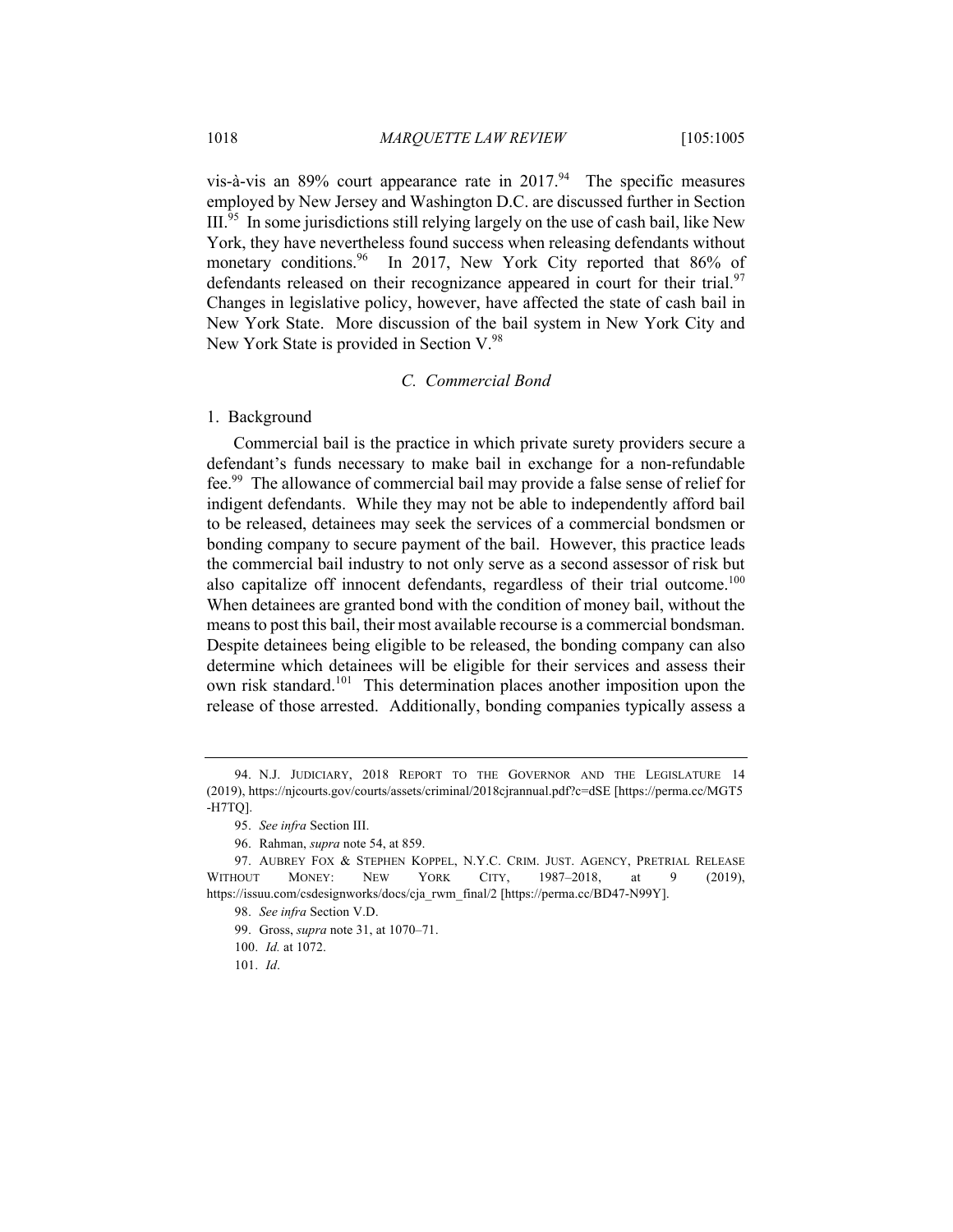fee of 10% of the full bail amount when rendering their services.<sup>102</sup> This fee is not returned to the detainee regardless of their pretrial success.<sup>103</sup> For detainees able to pay their own bail amount, the bail amount is typically returned to them for appearing in court.<sup>104</sup>

# 2. Status of Implementation

As of 2018, Wisconsin is one of four states in the country to have outlawed commercial bail.<sup>105</sup> Despite commercial bail being outlawed since 1979, the legislature has advanced few developments to the cash bail system, but it has revisited the notion of reviving the commercial bail system. Over the last two decades, state legislators and interest groups have continuously mounted attempts to restore the practice within the state.<sup>106</sup> Thus, the presumption that commercial bail will continuously be disallowed is not a foregone conclusion. Opposition from judges and local law enforcement officials has successfully stymied these movements for the time being, $107$  but few affirmative changes have taken place to further distance the state from the practice of imposing any financial considerations related to release.<sup>108</sup> However, the state is not devoid of any progress. In place of complete cash bail reform, Wisconsin has undertaken steps to implement more evidence-based decision making by judges.<sup>109</sup> Specifically, the court system began evaluating and piloting the use

[https://perma.cc/VMU8-6UQQ]; Bruce Murphy, *Bail Bond Bill Will Create Debtor's Prisons*, URB. MILWAUKEE, (May 21, 2013, 12:45 PM), https://urbanmilwaukee.com/2013/05/21/murphys-law-bailbond-bill-will-create-debtors-prisons/ [https://perma.cc/C84U-388L].

107. COLIN DOYLE, CHIRAAG BAINS & BROOK HOPKINS, CRIM. JUST. POL'Y PROGRAM HARV. L. SCH., BAIL REFORM: A GUIDE FOR STATE AND LOCAL POLICYMAKERS 73 (2019), https://university.pretrial.org/HigherLogic/System/DownloadDocumentFile.ashx?DocumentFileKey =9a804d1d-f9be-e0f0-b7cd-cf487ec70339&forceDialog=0 [https://perma.cc/JUQ7-E7K7].

<sup>102.</sup> *Id.* at 1075.

<sup>103.</sup> *Id.* at 1070–71.

<sup>104.</sup> *Id.*

<sup>105.</sup> WIS. STAT. § 969.12 (2019–2020); Gross, *supra* note 31, at 1071.

<sup>106.</sup> *See* Sheila Terman Cohen, *Bail Bond Industry Fights Back Against Moves To Limit Or End Cash Bail*, WISCONSIN WATCH, (Jan. 20, 2019), https://www.wisconsinwatch.org/2019/01/bail-bondindustry-fights-back-against-moves-to-limit-or-end-cash-bail/ [https://perma.cc/2GBU-BJ3L]; Jason Stein & Karen Herzog, *Scott Walker Issues 57 Vetoes, Signs \$68 Billion Wisconsin Budget*, MILWAUKEE J. SENTINEL, (June 30, 2013), http://archive.jsonline.com/news/statepolitics/scottwalker-makes-57-vetoes-signs-68-billion-wisconsin-budget-b9944038z1-213757881.html

<sup>108.</sup> *Id.*

<sup>109.</sup> *Id.* at 74.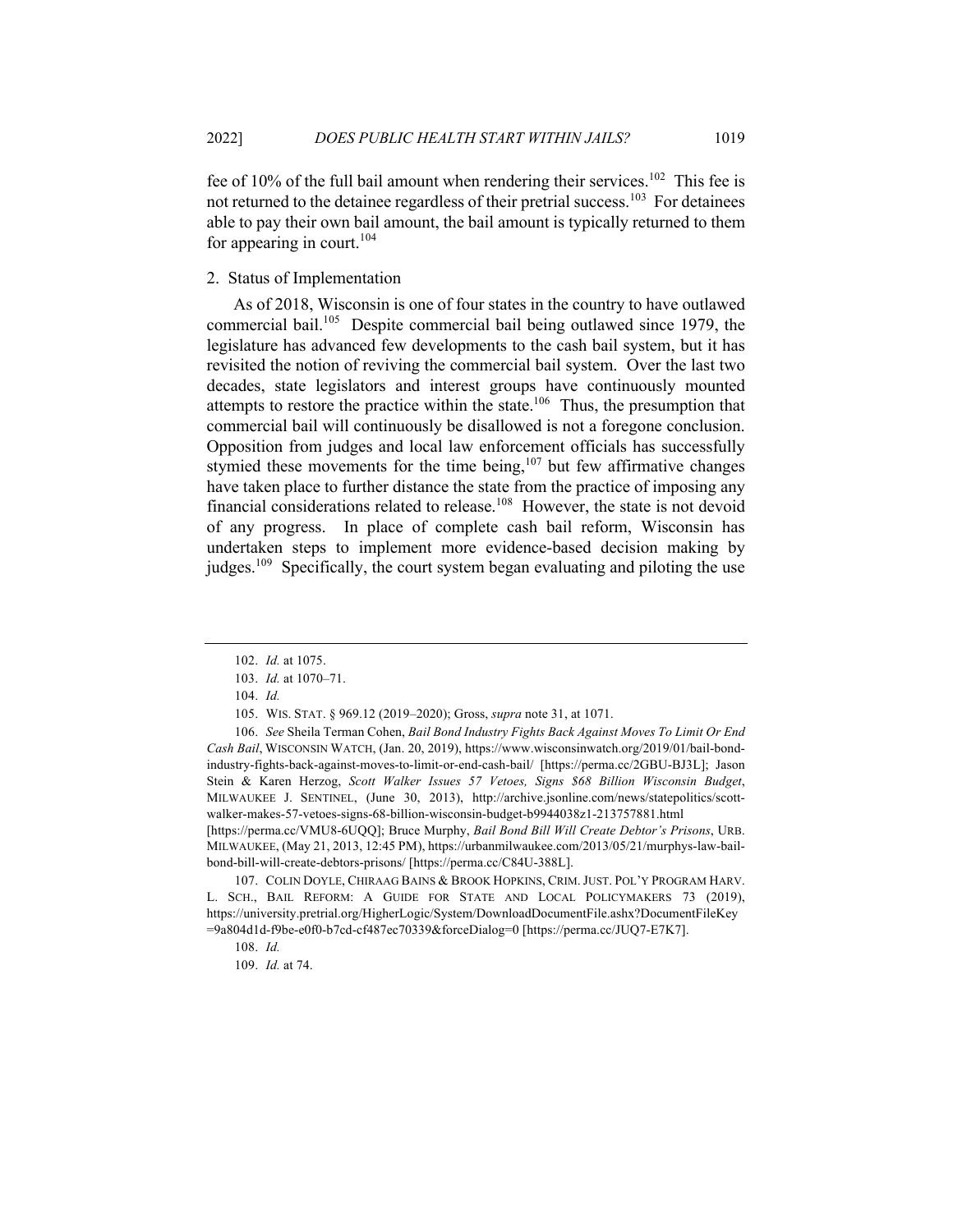of drug courts and diversion programs.<sup>110</sup> The Assess, Inform, and Measure Program was instituted in 2006 to track the evidence-based factors related to crime recidivism and effectuate change in sentencing.<sup>111</sup> While these programs and practices have come with their own successes for the convicted, they fail to remedy the liberty impositions on those detained before they are found guilty.

#### III. HISTORICAL RESPONSE TO PANDEMICS IN PRISONS

While novel in that its rapid transmission shuttered many of the world's largest economies for months, COVID-19 is not the first instance of widespread infection permeating throughout American incarceration facilities. In 1918, prisons served as a breeding ground for the influenza pandemic.<sup>112</sup> Several medical studies identified outbreaks within the San Quentin State Prison in San Quentin, California as an early hub for the viral infection's growth and transmission across the United States.<sup>113</sup> Less than twenty years prior, in 1890, comparable influenza outbreaks were discovered in correctional facilities.<sup>114</sup> Similarly, in the late nineteenth century, the detention of immigrants moving into New York City led to large outbreaks of typhus, which later resulted in quarantines and a high death rate for the newly immigrated population.<sup>115</sup> In addition to the spread of typhus, poor jail infrastructures led to the spread of cholera throughout New York City and other areas where immigrants were entering and being detained.<sup>116</sup> Tuberculosis is another infectious disease that has continuously wreaked havoc in American correctional facilities.<sup>117</sup> Coupled with a growing HIV/AIDS epidemic, tuberculosis affected an immense number of incarcerated individuals from the 1970s into the 1990s.<sup>118</sup>

<sup>110.</sup> SUPREME COURT OF WISCONSIN, PLAN. AND POL'Y ADVISORY COMM., EFFECTIVE JUSTICE STRATEGIES SUBCOMMITTEE, PHASE II: PROGRESS AND ACCOMPLISHMENTS 5 (2013), https://www.wicourts.gov/courts/committees/docs/finalreport.pdf [https://perma.cc/8MVJ-QGCF].

<sup>111.</sup> *Id.* at 6.

<sup>112.</sup> Strassle & Berkman, *supra* note 16.

<sup>113.</sup> Thomas James Ronald Finnie, Ian M. Hall & Steve Leach, *Behaviour and Control of Influenza in Institutions and Small Societies*, 105 J. ROYAL SOC'Y MED. 66, 67–70 (2012); Niyi Awofeso, *Prisons Show Prophylaxis for Close Contacts May Indeed Help in Next Flu Pandemic*, 329 BRIT. MED. J. 173, 173 (2004).

<sup>114.</sup> Finnie, Hall & Leach, *supra* note 113, at 68.

<sup>115.</sup> Felice Batlan, *Law in the Time of Cholera: Disease, State Power, and Quarantines Past and Future*, 80 TEMP. L. REV. 53, 72–73 (2007).

<sup>116.</sup> *Id.* at 74.

<sup>117.</sup> Lawrence O. Gostin, *The Resurgent Tuberculosis Epidemic in The Era of AIDS: Reflections on Public Health, Law, And Society*, 54 MD. L. REV. 1, 51 (1995).

<sup>118.</sup> *Id.*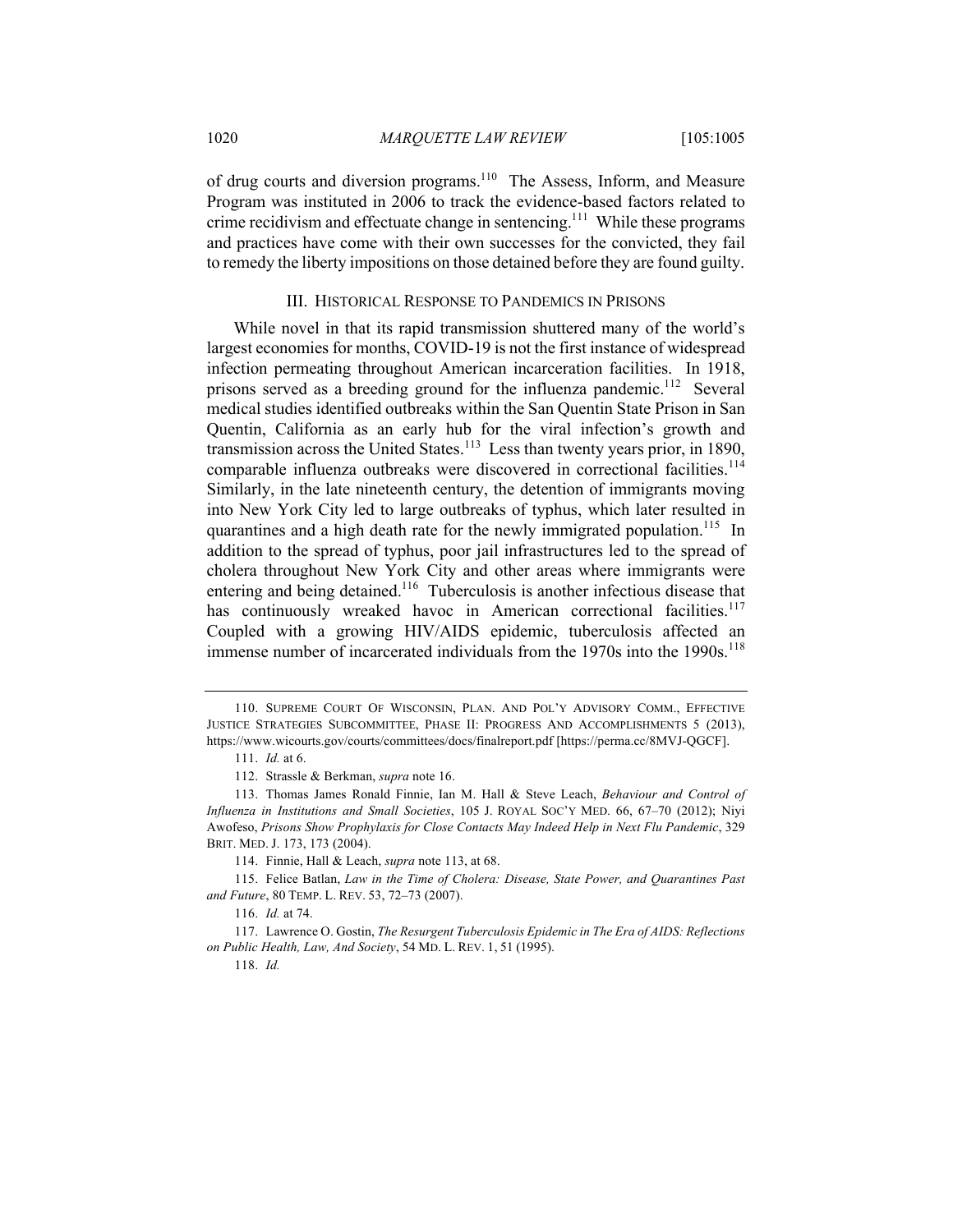Between 1976 and 1978, over 90% of inmates in New York City infected with tuberculosis were also infected with HIV or AIDS.<sup>119</sup> Despite a relatively large number of infections in the 1980s, cases of tuberculosis in correctional facilities rose to almost 1,200 in 1993; this marked a 400% increase from the 1980s.<sup>120</sup>

From a practical standpoint, transmission of viral infections and deadly diseases within prisons is unsurprising.<sup>121</sup> Among other inadequacies to curb transmission, correctional facilities place inmates in close confinement with one another, typically have scant medical resources, and are often comprised of already more susceptible and immunocompromised individuals.<sup>122</sup> Additionally, there is a recent trend in the United States of a larger proportion of elderly individuals becoming incarcerated.<sup>123</sup> The CDC has stated that individuals over the age of sixty-five are more susceptible to the more harmful consequences of viruses like COVID-19 and other viral infections.<sup>124</sup> There are a variety of reasons why correctional facilities and the incarcerated population doubly presents a susceptible model for rapid infection, it is clear that viruses like COVID-19 could easily infect a large majority of a facility's population within days. $125$ 

Moreover, containing the spread of a disease or virus within correctional facilities istypically not a government's main priority when tasked with curbing a large epidemic or pandemic level infection. In many events, pandemic level infection within correctional facilities is often discovered far too late or not at all.<sup>126</sup> Despite a readily available surplus of vaccines for the 2009 H1N1 Influenza virus, which manifested into its own pandemic, many facilities never received the doses to vaccinate their detainees and protect them from contracting the virus.<sup>127</sup> During the early months of COVID-19, over half of the largest clusters of cases in the United States emerged within jails or

<sup>119.</sup> *Id.*

<sup>120.</sup> *Id.*

<sup>121.</sup> Strassle & Berkman, *supra* note 16.

<sup>122.</sup> *Id.*

<sup>123.</sup> *Id.*

<sup>124.</sup> *COVID-19 Information for Specific Groups of People*, *supra* note 8.

<sup>125.</sup> *See How COVID-19 Spreads*, *supra* note 9.

<sup>126.</sup> Lee Kovarsky, *Pandemics, Risks, and Remedies*, 106 VA. L. REV. ONLINE 71, 73–75 (2020).

<sup>127.</sup> *Severe Influenza Among Children and Young Adults with Neurologic and Neurodevelopmental Conditions*, 60 MORBIDITY AND MORTALITY WKLY. REP. 1737, nos. 51 & 52, (Ctrs. for Disease Control and Prevention, Atlanta, GA) Jan. 6, 2012, at 1737–39.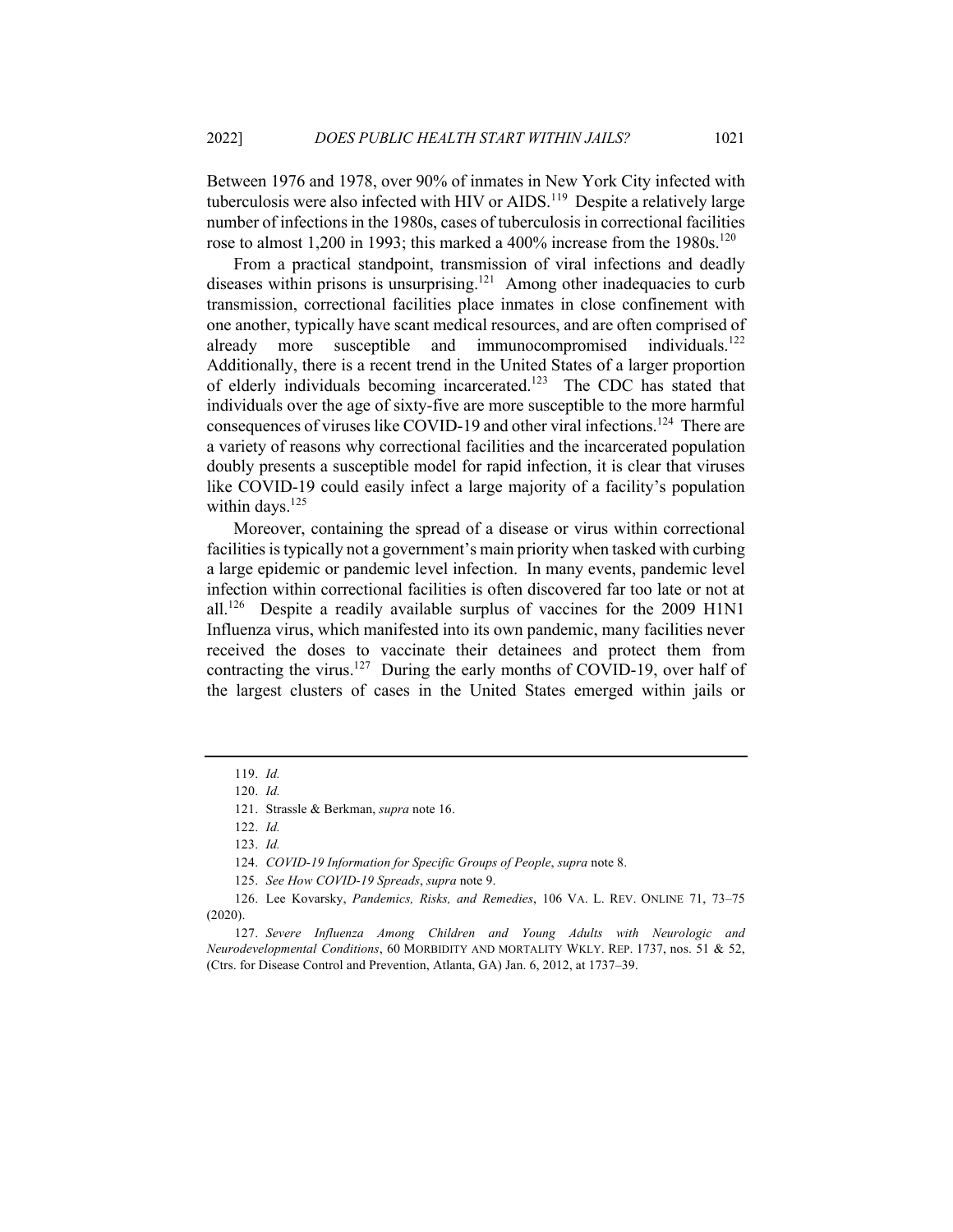prisons.<sup>128</sup> In some facilities, over 80% of detainees tested positive.<sup>129</sup> However, these figures represent only what is known from well-reported and regularly tested facilities.<sup>130</sup> An early lack of testing resources, coupled with low priority diversion for correctional facility use, has led to a severe result of undertesting within detention centers.<sup>131</sup>

In 2021, access to vaccinations has actually improved for incarcerated populations. In fact, in most states, the vaccination rate for detainees mirrors or exceeds the national vaccination rate.<sup>132</sup> However, multiple factors leave this population still vulnerable to transmission. Notably, the vaccination rate of facility staff members is lower than the vaccination rate of the incarcerated population in an overwhelming majority of states.<sup>133</sup> In Alabama, at the end of 2021, the vaccination rate of staff members was 23%, compared to 66% of the incarcerated population. A 43% gap persists in Kansas, where 48% of the staff are vaccinated compared to 91% of incarcerated persons.<sup>134</sup> Considering the constant close contact between incarcerated persons and unvaccinated staff members, transmission will still occur among vaccinated detainees and continue to present serious health risks.

#### IV. INADEQUACY OF CURRENT REMEDIES

Across the criminal justice system, there are prosecutors, judges, and defense attorneys who can all agree to the deficiencies of the cash bail system in the United States.<sup>135</sup> Most notably, the issues of systemic racism within the criminal justice system are multifaceted and often well-articulated. The extent of racial biases in the criminal justice system exceeds the scope of this Comment. However, it is prudent to identify and briefly discuss some of the barriers to an equitable bail system.

<sup>128.</sup> *Coronavirus in the U.S.*, *supra* note 10.

<sup>129.</sup> Kovarsky, *supra* note 126, at 73.

<sup>130.</sup> *Id.*

<sup>131.</sup> Peter Eisler, Linda So, Ned Parker & Brad Heath, *Across U.S., COVID-19 Takes a Hidden Toll Behind Bars*, REUTERS (May 18, 2020, 11:00 AM), https://www.reuters.com/investigates/specialreport/health-coronavirus-usa-jails/ [https://perma.cc/5MDG-JY5K].

<sup>132.</sup> *Covid Behind Bars Data Project*, UCLA L., https://uclacovidbehindbars.org [https://perma.cc/YWZ6-QJND]; Josh Holder, *Tracking Coronavirus Vaccinations Around the World*, N.Y. TIMES, https://www.nytimes.com/interactive/2021/world/covid-vaccinations-tracker.html [https://perma.cc/FS5Q-B2V8].

<sup>133.</sup> *Covid Behind Bars Data Project*, *supra* note 132.

<sup>134.</sup> *Id.*

<sup>135.</sup> Sardar, *supra* note 61, at 1434.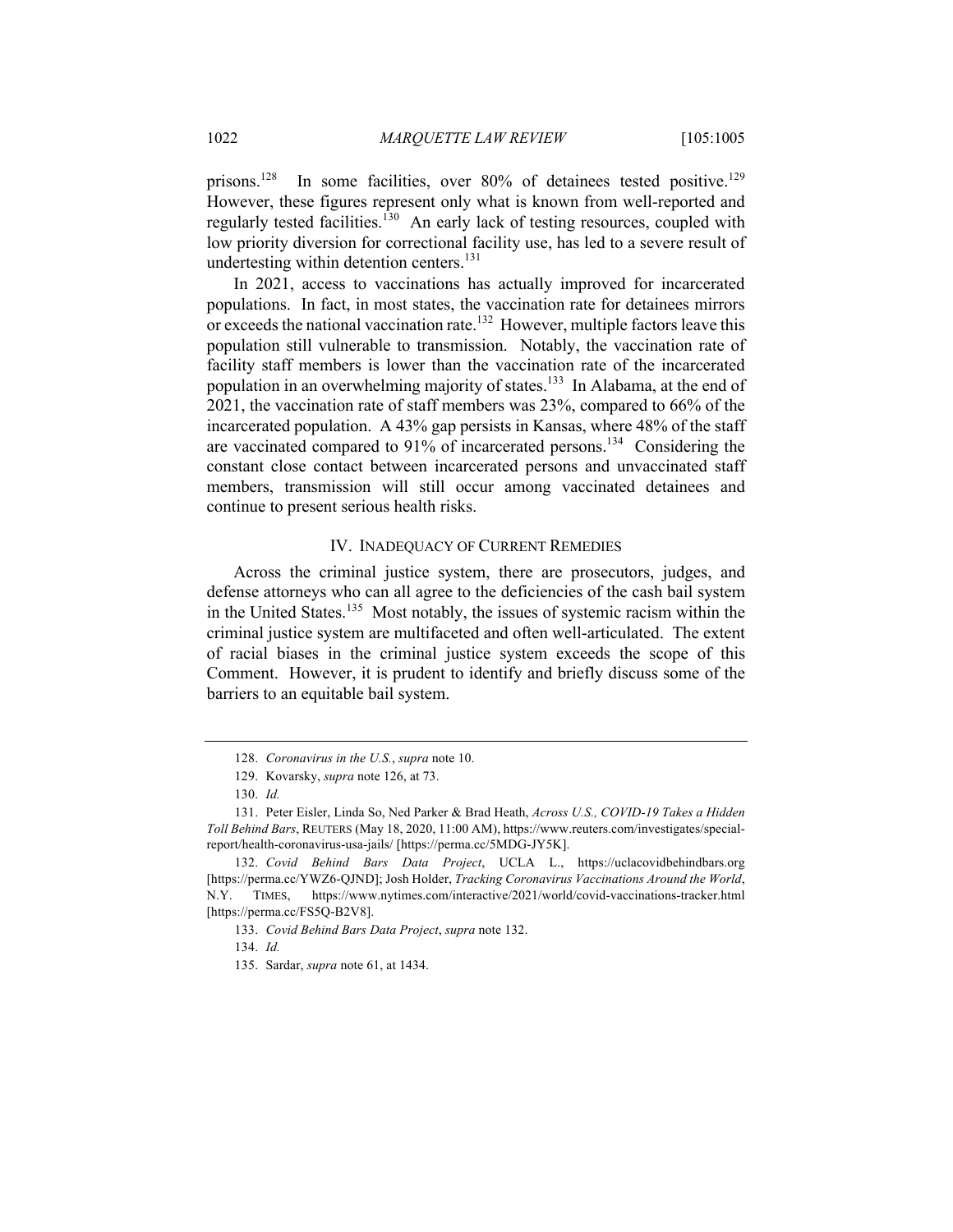Bail schedules have eliminated the positive use of judicial discretion in setting bail.<sup>136</sup> Instead of individualizing the assessment of release, judges and prosecutors instead defer to the set amounts typically codified by the state legislature.<sup>137</sup> Bail schedules—once a method of employing discretion to determine the level of risk abscondence—have transformed the discretionary method into a systematic one, requiring set financial requirements for release regardless of the threat of fleeing.<sup>138</sup> Judges are increasingly pressured to use or blindly adhere to bail schedules.<sup>139</sup> This occurs, in part, due to the steadfast need for judges to be "tough on crime"—a common election priority for judicial candidates to earn or retain their place on the bench.<sup>140</sup> Without said priority, judges are perceived as weak and ineffective at protecting their communities.<sup>141</sup> Thus, bail schedules reinforce an important disconnect between effectively prioritizing the safety of a community and the liberties of a detainee.

Even in other parts of the country where bail schedules are not necessarily mandated, issues of systemic racism have permeated the independent tool of prosecutorial discretion.<sup>142</sup> Charging decisions by prosecutors in a number of jurisdictions reveal that African-American and Latino individuals are more likely to be detained pretrial than White Americans.<sup>143</sup> In state prisons across the country, Black Americans are incarcerated at almost five times the rate of White Americans.<sup>144</sup> Despite comprising only 6% of the state's population, Black Wisconsinites represent 42% of the state's prison population.<sup>145</sup> Commentators point to "pervasive racial bias" to explain the state's staggering imprisonment of Black Americans.<sup>146</sup> It would be wholly irresponsible and improper to label prosecutors as willfully misusing their discretion; instead, the

143. *Id.*

144. ASHLEY NELLIS, THE SENT'G PROJECT, THE COLOR OF JUSTICE: RACIAL AND ETHNIC DISPARITY IN STATE PRISONS 4 (2021), https://s3.documentcloud.org/documents/21084578/the-colorof-justice-racial-and-ethnic-disparity-in-state-prisons.pdf [https://perma.cc/3EEG-FXRT].

145. *Id.* at 20.

146. Claire Amari, *Wisconsin Imprisons 1 in 36 Black Adults. No State Has a Higher Rate*., WIS. PUB. RADIO (Oct. 16, 2021, 7:00 AM) https://www.wpr.org/wisconsin-imprisons-1-36-blackadults-no-state-has-higher-rate [https://perma.cc/7SKB-7GCQ].

<sup>136.</sup> Johnson, *supra* note 49, at 51–53.

<sup>137.</sup> *Id.*

<sup>138.</sup> Sardar, *supra* note 61, at 1434.

<sup>139.</sup> Allen, *supra* note 63 at 653–56.

<sup>140.</sup> Wendy R. Calaway & Jennifer M. Kinsley, *Rethinking Bail Reform*, 52 U. RICH. L. REV. 795, 804 (2018).

<sup>141.</sup> *Id.*

<sup>142.</sup> Sardar, *supra* note 61, at 1438.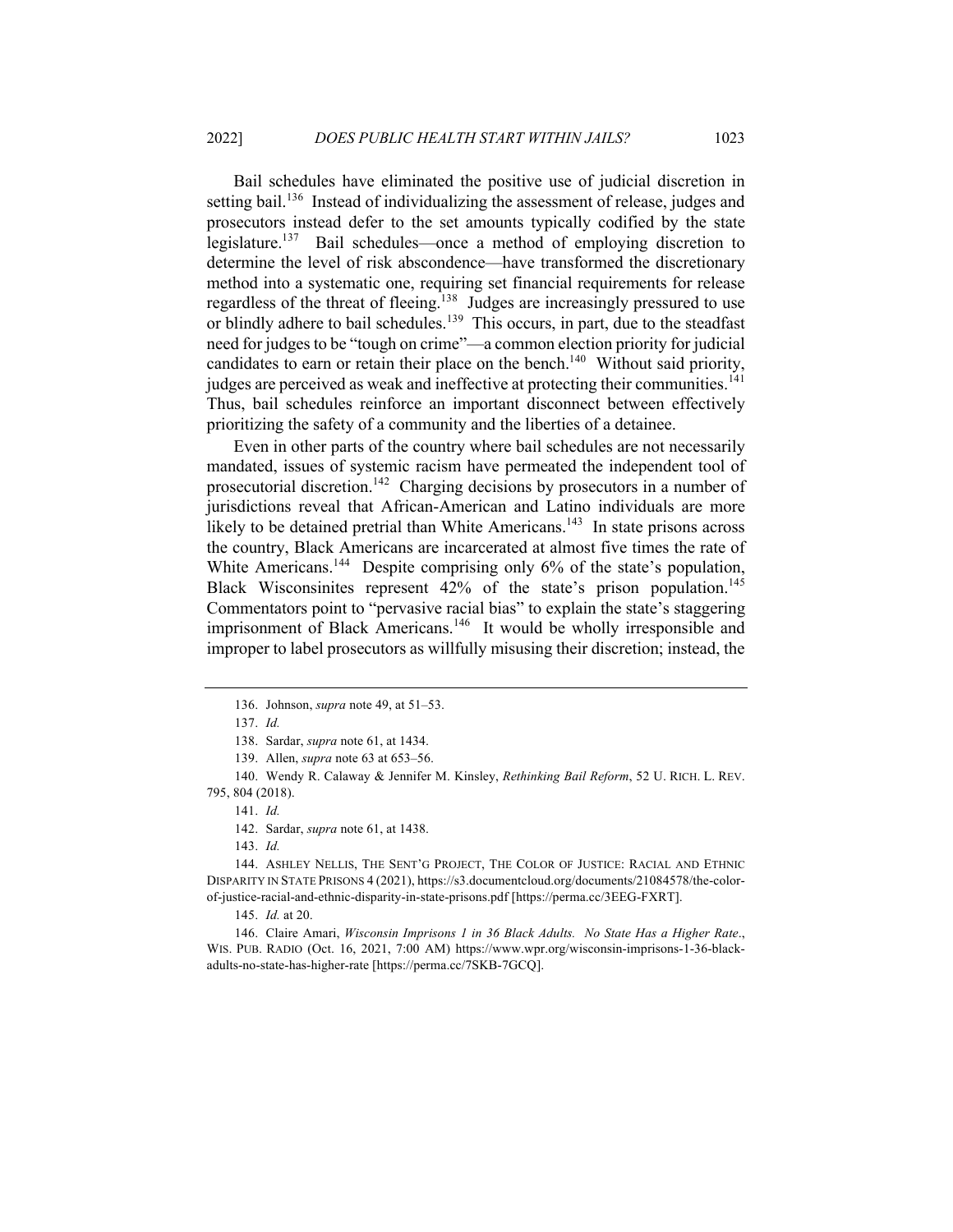wide latitude generally granted to prosecutors provides great variance across the nation.<sup>147</sup> For U.S. Attorneys, charging involves an "individualized assessment," which does not need to conform to what the arresting officer has determined but what may further the purposes of federal law.<sup>148</sup> In plea bargaining, disparities in deals are attributed to the inexperience of prosecutorial staff, regional differences, and the frequently harsher treatment of Black, Latino, and immigrant detainees.<sup>149</sup> This is just a glimpse into some of the speculated inconsistencies and their underlying causes. Given the broad autonomy afforded in prosecutorial discretion, there should be more objective standards to assess the risk of the individual and not merely the alleged charge.

A detainee's initial contact with the criminal justice system is perhaps the most crucial one, occurring before any plea deal or judicial sentencing. Police interaction is one of the most important components of the criminal justice system and, in some form, has precipitated the mass incarceration problem plaguing America. Flawed policing practices include, among others, stop and frisk detention,<sup>150</sup> broken windows policing,<sup>151</sup> and zero tolerance policing.<sup>152</sup> In many respects, these policing tactics have been widely criticized or condemned for allegedly racist underpinnings.<sup>153</sup> In *Floyd v. City of New York*, Judge Shira Scheindlin held that the New York City Police Department's stop and frisk program ran afoul of the Equal Protection Clause, observing that "officers are directed, sometimes expressly, to target certain racially defined groups for stops."<sup>154</sup> Beyond just direct policing activity, requests for law enforcement intervention disproportionately target Black Americans.<sup>155</sup> Here

148. *Id.* at 1090 n.99 (citing U.S. Dep't of Just., U.S. Att'ys' Manual § 9-27.300 (1997).

149. Bibas, *supra* note 75, at 2475.

150. Darius Charney, Jesus Gonzalez, David Kennedy, Noel Leader & Robert Perry, *Suspect Fits Description: Responses to Racial Profiling in New York City*, 14 CUNY L. REV. 57, 71–72 (2010).

151. Mike Rowan, *The Illusion of Broken Windows Theory: An Ethnographic Engagement with the Theory That Was Not There*, 9 WM. & MARY POL'Y REV. 1, 1 (2017).

152. Udi Ofer, *Criminalizing the Classroom: The Rise of Aggressive Policing and Zero Tolerance Discipline in New York City Public Schools*, 56 N.Y. L. SCH. L. REV. 1373, 1401–03 (2012).

153. Renata M. O'Donnell, Note, *Challenging Racist Predictive Policing Algorithms Under the Equal Protection Clause*, 94 N.Y.U. L. REV. 544, 544 (2019).

154. Floyd v. City of New York, 959 F. Supp. 2d 540, 660 (S.D.N.Y. 2013).

155. Kevin E. Jason, *Dismantling the Pillars of White Supremacy: Obstacles in Eliminating Disparities and Achieving Racial Justice*, 23 CUNY L. Rev. 139, 144 (2020); Moriah Balingit, *Racial Disparities in School Discipline Are Growing, Federal Data Show*, WASH. POST (Apr. 24, 2018), https://www.washingtonpost.com/local/education/racial-disparities-in-school-discipline-are-growing-

<sup>147.</sup> Shima Baradaran Baughman, *Subconstitutional Checks*, 92 NOTRE DAME L. REV. 1071, 1089–90 (2017).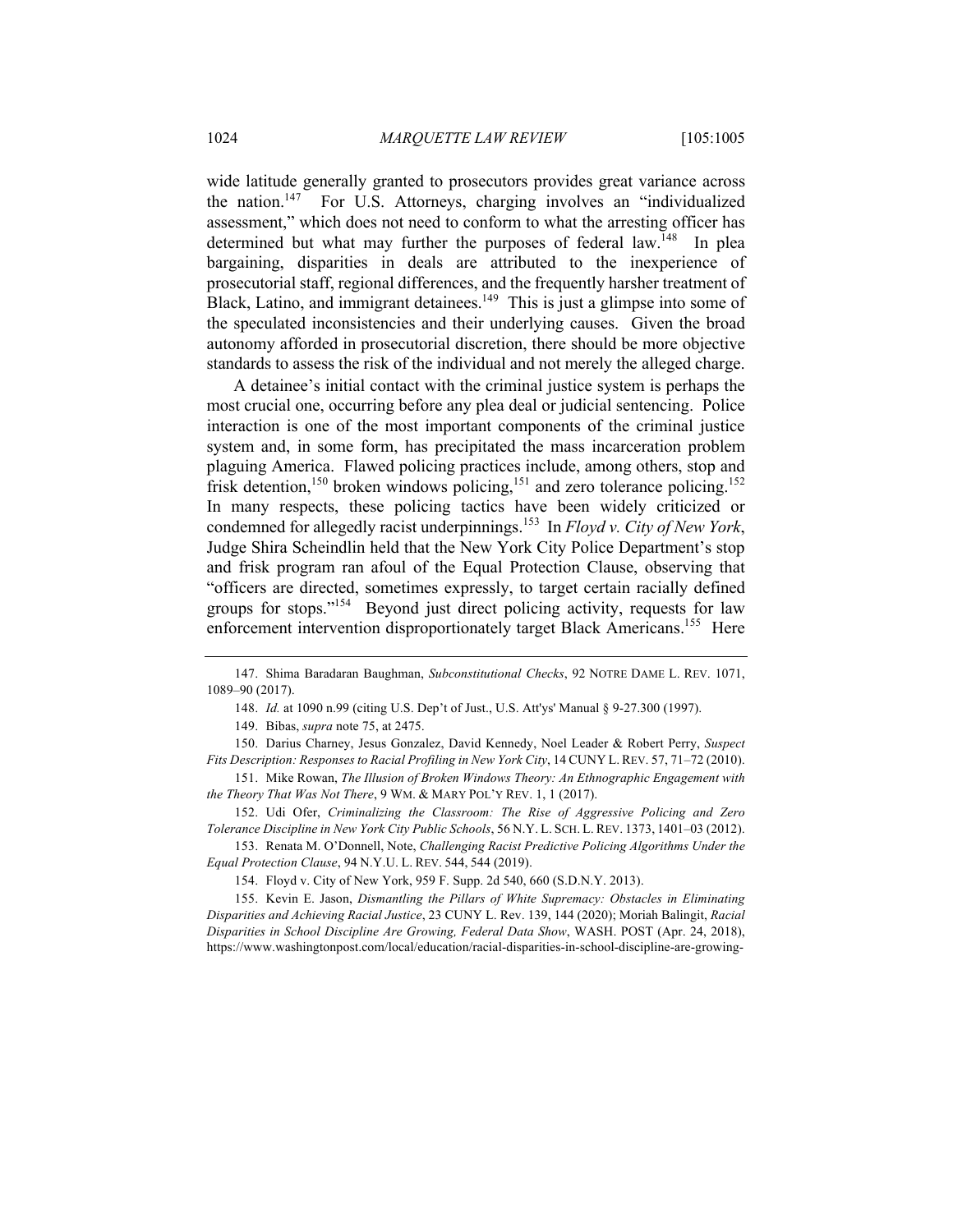in Milwaukee County, county officials concede that the local governments have exasperated mass incarceration by allocating increasingly more funds towards policing instead of other resources which may also reduce crime.<sup>156</sup>

Law enforcement officers, prosecutors, and judges represent three vitally important components of the criminal justice system. In some form, all three are restrained from propagating a flawed bail system. Collectively, these restraints perpetually oppress a vulnerable class of detainees.

#### V. THE PUBLIC SAFETY ASSESSMENT & CURRENT PROGRESS

#### *A. Abolishment of Cash Bail in Illinois*

On February 22, 2021, Illinois became the first state in the United States to wholly abolish the use of cash bail.<sup>157</sup> The cash bail provision is a part of the Illinois Pretrial Fairness Act, which arises out of a larger effort to reform law enforcement and pretrial practices within the state and makes changes that, among other things, require more detailed reporting in handling deaths in custody, mandate body camera use for law enforcement officers, and address issues within police unionization.<sup>158</sup> The legislation requires the use of cash bail to cease by 2023.<sup>159</sup> Furthermore, the law would instead prioritize increasing resources such as pretrial officers to efficiently reduce the

federal-data-shows/2018/04/24/67b5d2b8-47e4-11e8-827e-190efaf1f1ee\_story.html

<sup>[</sup>https://perma.cc/999B-DD3J]; *see also* Brandon Griggs, *Living While Black*, CNN (Dec. 28, 2018, 8:37 AM), https://www.cnn.com/2018/12/20/us/living-while-black-police-calls-trnd/index.html [https://perma.cc/S3L5-PGZC]; Erik Ortiz, *#WhileBlack: Calling Police on Black People Become Teachable Moments for Law Enforcement*, NBC NEWS (July 6, 2018, 2:23 PM), https://www.nbcnews.com/news/nbcblk/whileblack-calling-police-black-people-becomes-teachablemoments-law-enforcement-n889276 [https://perma.cc/8ZXW-TEA8].

<sup>156.</sup> Amari, *supra* note 146.

<sup>157.</sup> Cheryl Corley, *Illinois Becomes 1st State to Eliminate Cash Bail*, NPR (Feb. 22, 2021, 9:35 PM), https://www.npr.org/2021/02/22/970378490/illinois-becomes-first-state-to-eliminate-cash-bail [https://perma.cc/J6EJ-A5S5].

<sup>158.</sup> Derek Cantu*, Illinois Lawmakers Vote to End Cash Bail*, NPR ILL., (Jan. 13, 2021, 6:28 PM), https://www.nprillinois.org/post/illinois-lawmakers-vote-end-cash-bail-4#stream/0 [https://perma.cc/8XFQ-NHB4]; Dan Petrella, *Illinois General Assembly Approves Sweeping Criminal Justice Overhaul that Would End Cash Bail, Require Cops to Wear Body Cameras*, CHI. TRIB., (Jan. 13, 2021), https://www.chicagotribune.com/politics/ct-illinois-legislature-criminal-justice-20210113 rr6bt2x6jndxff5ttnwhz6qhay-story.html [https://perma.cc/SL6W-46YB].

<sup>159.</sup> Marcia M. Meis, *Illinois Courts Prepare for the Pretrial Fairness Act*, ILL. CTS. (Mar. 30, 2021), https://www.illinoiscourts.gov/News/935/Illinois-Courts-Prepare-for-the-Pretrial-Fairness-Act/news-detail/ [https://perma.cc/VR6V-2HDR].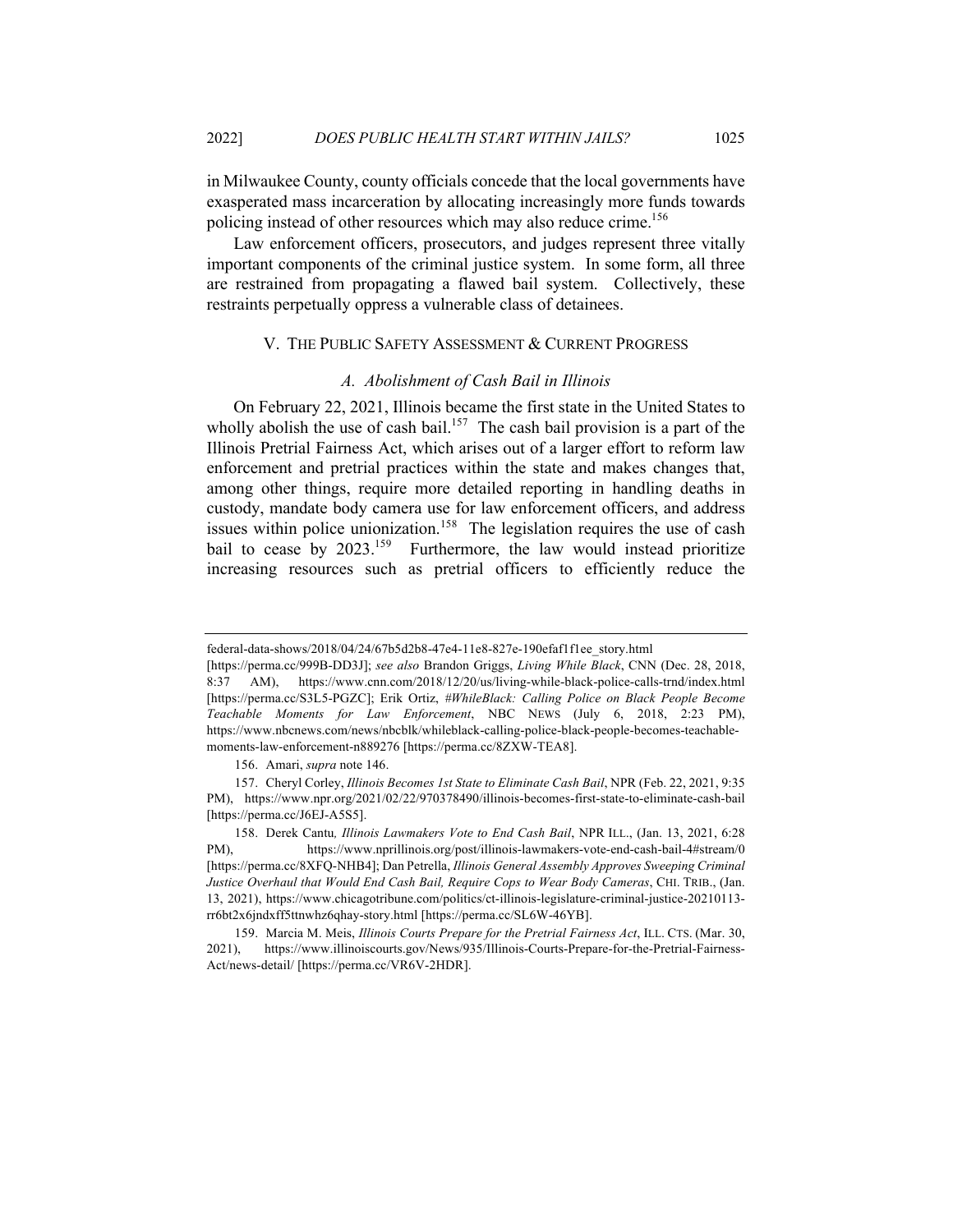incarcerated population.<sup>160</sup> Importantly, the law's departure from cash bail does not equate to a judge's inability to hold potentially dangerous individuals. For certain offenses such as violent felonies and domestic violence crimes, judges may still hold individuals on remand.<sup>161</sup> While time will truly determine the success of this legislation, Illinois's actions undoubtedly create a new opening to sensible bail reform across the country. Because the state is home to the largest city in the Midwest and one of the highest crime rates in the country,  $162$ lawmakers across the United States will certainly seek to understand where the state succeeds and fails regarding the end of cash bail.

#### *B. Model Reform*

Washington D.C. has also enacted and implemented innovative reforms to its systems of pretrial release. While Illinois has become the first state to completely abolish the use of cash bail, Washington D.C. has spearheaded the move towards more judicial discretion in determining other alternatives for pretrial release.<sup>163</sup> What began as the D.C. Bail Project in 1963, the Pretrial Services Agency for the District of Columbia operates as a judicial mechanism to expedite the information gathering necessary to make release decisions and carries out the release process for defendants within the District.<sup>164</sup> Here, law enforcement personnel work with detainees and assess the detainees' risk of pretrial misconduct.<sup>165</sup> By exploring the individual facts and circumstances of these cases, the judicial system is better equipped to impose bail when necessary and confidently release individuals back into their communities as they await their next court hearing. The adoption of the D.C. Bail Reform Act, which passed in 1992, allowed the jurisdiction to be seen as an innovator in the

<sup>160.</sup> Jason Asenso, *Pretrial Fairness Act Would Make Illinois the First State to Abolish Cash Bail*, INJUSTICE WATCH, (Nov. 12, 2020), https://www.injusticewatch.org/news/2020/pretrialfairness-act-bill-end-cash-bail-illinois/ [https://perma.cc/KQ6R-6HZD].

<sup>161.</sup> *Id.*

<sup>162.</sup> Samuel Stebbins, *The Midwest Is Home to Many of America's Most Dangerous Cities*, USA TODAY (Oct. 26, 2019, 10:30 AM), https://www.usatoday.com/story/money/2019/10/26/crime-ratehigher-us-dangerous-cities/40406541/ [https://perma.cc/A4WR-3NMC]; *Midwestern United States*, WORLD POPULATION REV., https://worldpopulationreview.com/state-rankings/midwest-states [https://perma.cc/E6NR-UHD5].

<sup>163.</sup> Rahman, *supra* note 54, at 857.

<sup>164.</sup> *PSA's History and Role in the Criminal Justice System*, PRETRIAL SERVS. AGENCY FOR D.C., https://www.psa.gov/?q=about/role [https://perma.cc/A3W6-3PZK].

<sup>165.</sup> *Id.*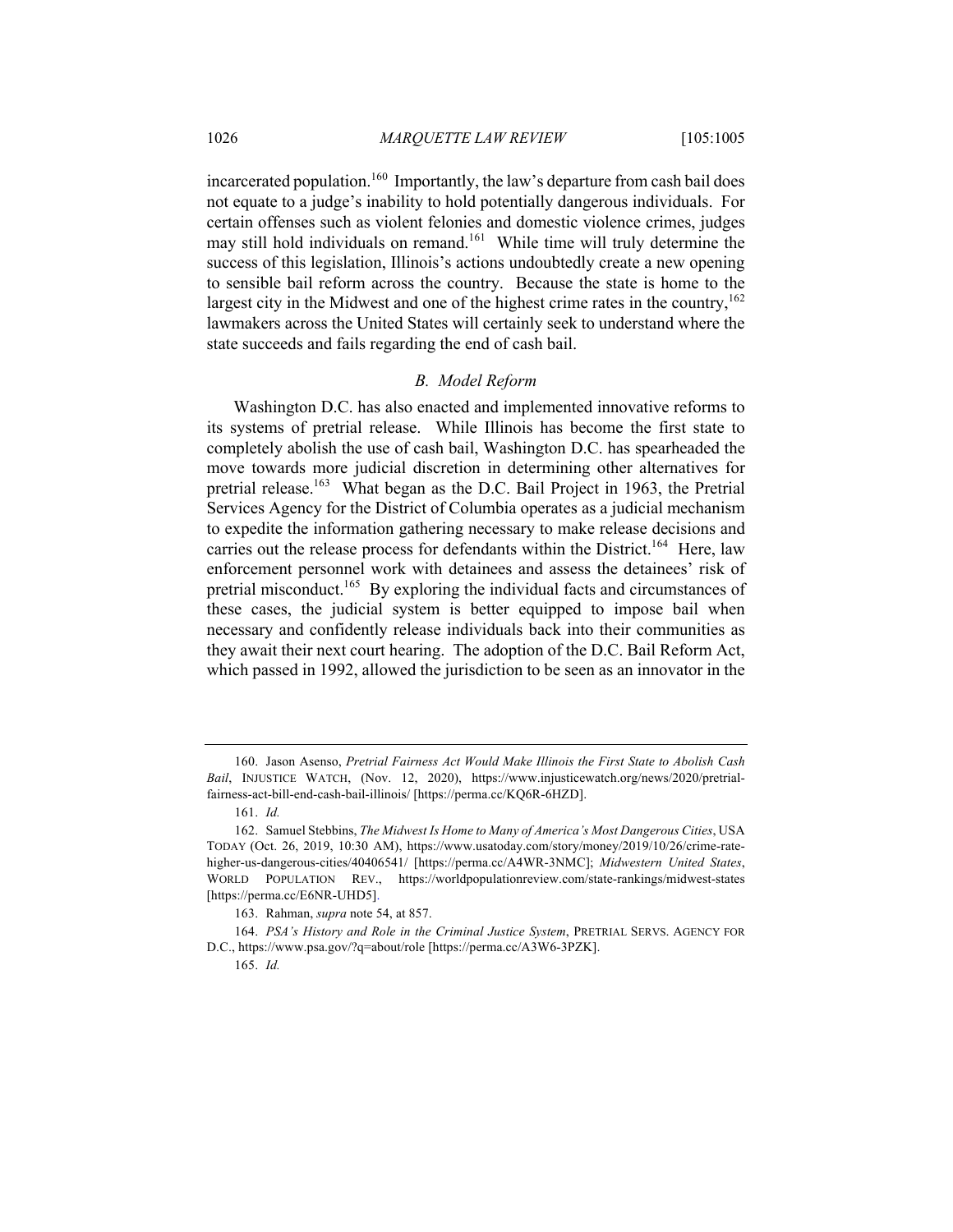nation, as it effectively disallowed the use of cash bail.<sup>166</sup> In 2017, 94% of defendants release was not contingent on any financial considerations.<sup>167</sup> Yet, 88% of defendants successfully appeared to all court dates.<sup>168</sup> Additionally, 98% of released defendants were not arrested for a violent crime prior to their trial.<sup>169</sup> The District touts the following progressive reforms for effectuating change: least-restrictive forms of bond; "cite and release," which renders citations for low-risk misdemeanors as opposed to incarceration; efficient assignment of public counsel; twenty-four hour charging decisions; and a pretrial services agency that supervises and expedites the release process.<sup>170</sup> As a whole, these practices and strategies provide for less invasive detention and fewer incarcerations of individuals posing little or no risk of pretrial misconduct.

Despite the jurisdiction's high crime rates, Washington D.C. officials remain confident in its bail reform efforts. Senior Judge on the D.C. Superior Court, Truman Morrison, defends the bail reform as a necessary process to properly safeguard the community.<sup>171</sup> Specifically, Judge Morrison recognizes cash bail as a tax on the poor and not an effective preventor of recidivism.<sup>172</sup> For many of the crimes that are continuing to be committed, most of them are bail eligible in other jurisdictions.<sup>173</sup> Thus, Morrison counters that the absence of bail does not further incentivize the commission of crimes.<sup>174</sup> In fact, many reports have failed to link bail reform efforts with increases in crime.<sup>175</sup> For

<sup>174.</sup> *Id.*

|  |  |  | 175. Holmes Lybrand & Tara Subramaniam, Fact-Checking Claims Bail Reform Is Driving |      |
|--|--|--|-------------------------------------------------------------------------------------|------|
|  |  |  | Increase in Violent Crime, CNN (July 7, 2021, 4:10                                  | PM), |

<sup>166.</sup> Clifford T. Keenan, *We Need More Bail Form*, PRETRIAL SERVS. AGENCY FOR D.C., https://www.psa.gov/?q=node/390 [https://perma.cc/JM56-4GEW].

<sup>167.</sup> Beatrix Lockwood & Annaliese Griffin, *The State of Bail Reform*, THE MARSHALL PROJECT (Oct. 30, 2020), https://www.themarshallproject.org/2020/10/30/the-state-of-bail-reform [https://perma.cc/P978-MRTX].

<sup>168.</sup> *Id.*

<sup>169.</sup> PRETRIAL SERVS. AGENCY FOR D.C., RELEASE RATES FOR PRETRIAL DEFENDANTS WITHIN WASHINGTON, DC (2017), https://www.psa.gov/sites/default/files/2016%20Release%20Rat es%20for%20DC%20Pretrial%20Defendants.pdf [https://perma.cc/ZV8K-C339]; *Performance Measures*, PRETRIAL SERVS. AGENCY FOR D.C., https://www.psa.gov/?q=data/performance\_measures [https://perma.cc/87JA-HZ3N].

<sup>170.</sup> Keenan, *supra* note 166.

<sup>171.</sup> Interview by Melissa Block with Truman Morrison, Senior Judge, D.C. Sup. Ct. (Sept. 2, 2018).

<sup>172.</sup> *Id.*

<sup>173.</sup> *See id.*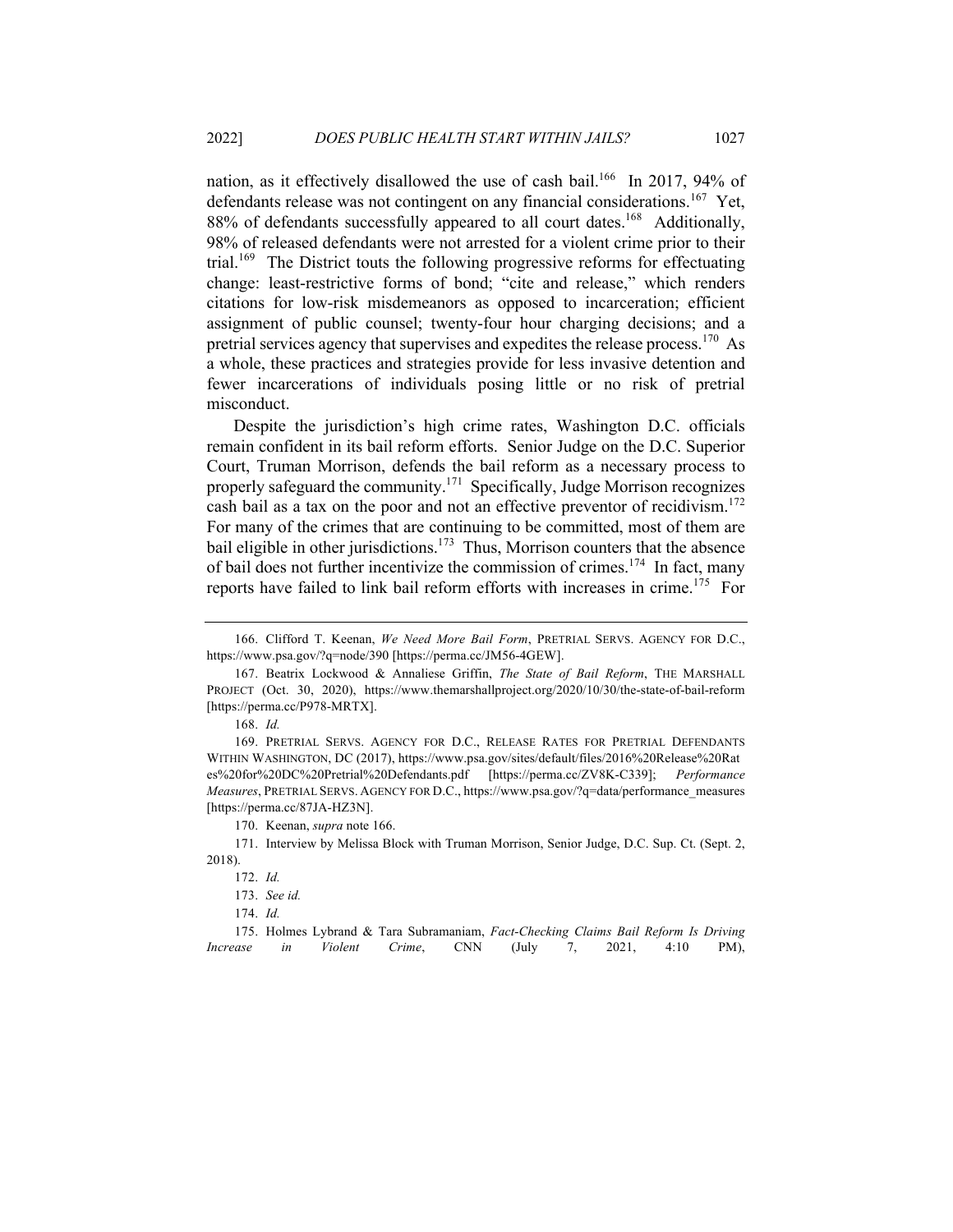Washington D.C., bail reform efforts may have not achieved as much of the crime reduction it anticipated, but there is no indication it has increased crime, and it has not detained presumptively innocent individuals simply based on their inability to post bail.

# *C. Public Safety Assessment*

#### 1. Overview

Over the last several decades, private organizations and policy groups have conducted research and recommended mechanisms better equipped to balance respecting the liberty interest of detainees and the safety aspect of reducing pretrial risks.<sup>176</sup> One of the leading, and more widely implemented policy directives, is the Public Safety Assessment (PSA), which considers nine factors in determining the potential chance of pretrial success.<sup>177</sup> More specifically, the assessment uses a combination of these factors to determine the likelihood that a detainee will fail to appear for their court date, be rearrested for any criminal offense, or be arrested for a violent offense.<sup>178</sup> The PSA algorithm provides jurisdictions with a more judicious and less disparately impactful method of releasing detainees that is supported by nationwide data.<sup>179</sup> States such as Arizona, Alaska, California, and Kentucky have adopted the assessment.<sup>180</sup>. New Jersey was one of the first to adopt it and was arguably the most successful state-wide jurisdiction to implement the  $PSA$ <sup>181</sup>

https://www.cnn.com/2021/07/07/politics/bail-reform-violent-crime-fact-check/index.html [https://perma.cc/WA49-MXQD].

<sup>176.</sup> *See* About the Public Safety Assessment: How the PSA Works, ADVANCING PRETRIAL POL'Y & RSCH., https://advancingpretrial.org/psa/factors/ [https://perma.cc/6LQF-CHNU]; *Our Approach*, THE BAIL PROJECT, https://bailproject.org/our-work/ [https://perma.cc/PVJ9-CG7H]; NAT'L JUV. DEF. CTR., A RIGHT TO LIBERTY: REFORMING JUVENILE MONEY BAIL 5 (2019), https://njdc.info/wp-content/uploads/2019/NJDC\_Right\_to\_Liberty.pdf [https://perma.cc/YFL3- 8W64].

<sup>177.</sup> *Public Safety Assessment: How It Works*, ADVANCING PRETRIAL POL'Y & RSCH. (May 2020), https://advancingpretrial.org/psa/factors/ [https://perma.cc/3D6B-DLUG].

<sup>178.</sup> *Id.*

<sup>179.</sup> William M. Carlucci, Comment, *Death of A Bail Bondsman: The Implementation and Successes of Nonmonetary, Risk-Based Bail Systems*, 69 EMORY L.J. 1205, 1221–22, 1228 (2020).

<sup>180.</sup> *Id.* at 1228.

<sup>181.</sup> *See* N.J. STAT. ANN. § 2A:162-17 (West 2017).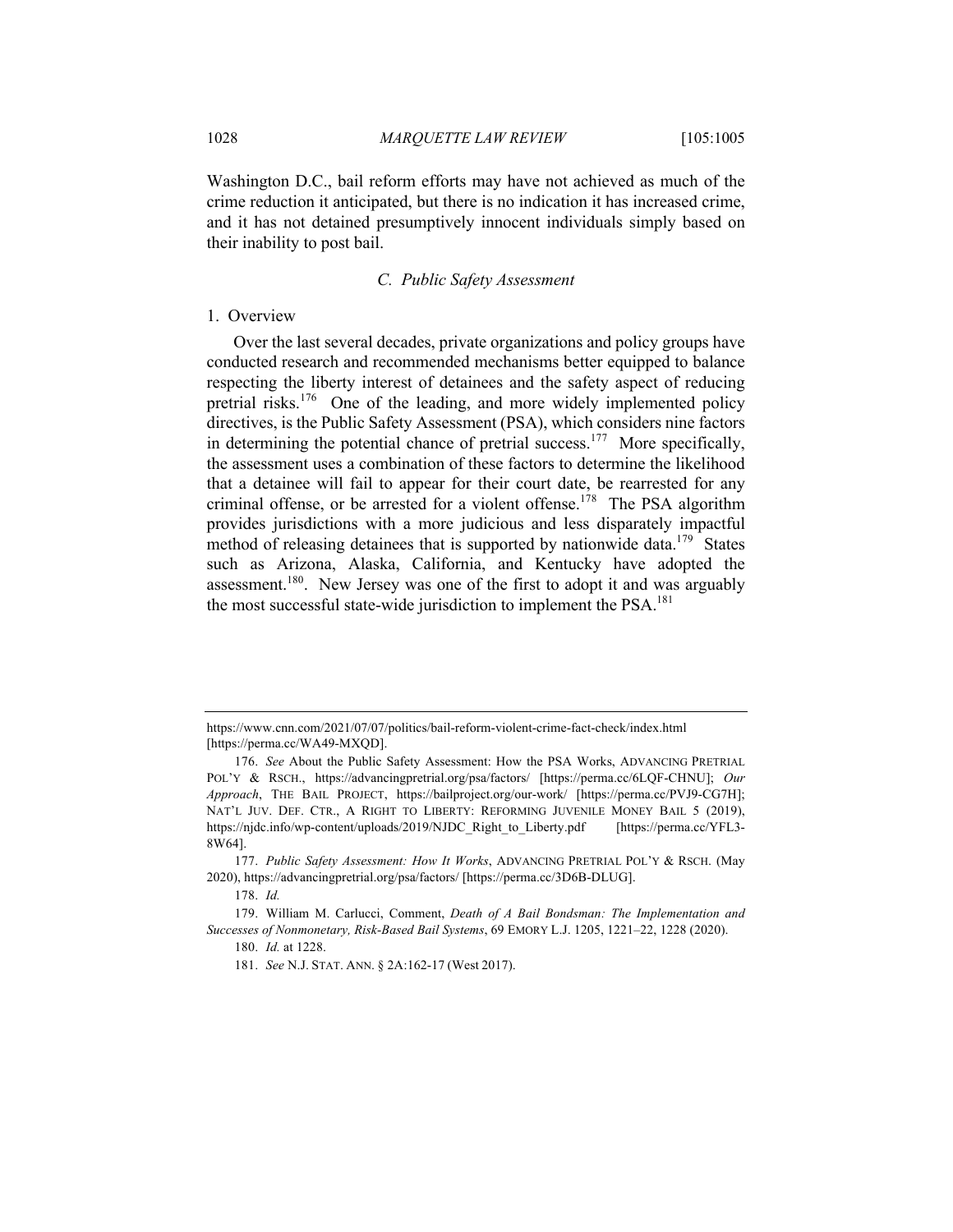# 2. New Jersey

In New Jersey, the manner in which the PSA is implemented requires judges to essentially exhaust all potential considerations before imposing a monetary bail on detainees.<sup>182</sup> As a result, New Jersey has swiftly moved away from the use of money bail.<sup>183</sup> Following the state's implementation of the PSA, money bail was imposed on only forty-four detainees in 2017.<sup>184</sup> While it is not clear the number of times money bail was imposed on pretrial detainees before the implementation of the PSA, the shift away from money bail has led to reductions in at least several thousands of cases.<sup>185</sup> Prior to implementing the PSA, in 2013 alone, over 5,000 pretrial detainees remained incarcerated simply due to an inability to satisfy their money bail.<sup>186</sup> As a whole, this transition away from money bail has led to a 94% release rate for pretrial detainees and reduced the overall New Jersey jail population by 20%.<sup>187</sup> These legislative changes have been lauded by judges in New Jersey as they reaffirmed the important presumption of innocence until proven guilty.<sup>188</sup> Given the state's geographical proximity and connection to states such as New York and Pennsylvania, the pretrial efforts in New Jersey may lead to successful implementation across the region. Bail reform efforts have occurred in New York, but they have since been rolled back; this is discussed later in this section.<sup>189</sup>

#### 3. Milwaukee & Dane County

Responding to the relative inaction by the state legislature, individual Wisconsin counties have undertaken some of these cash bail reforms to mitigate the impact of financial bail on indigent arrestees. In 2016, Milwaukee County implemented the PSA to better determine the potential risk among arrestees,

<sup>182.</sup> Carlucci, *supra* note 179, at 1236–37; N.J. STAT. ANN. § 2A:162-17 (West 2017).

<sup>183.</sup> DOYLE, *supra* note 107, at 45.

<sup>184.</sup> *Id.* at 49.

<sup>185.</sup> *See* MARIE VANNOSTRAND, LUMINOSITY, NEW JERSEY JAIL POPULATION ANALYSIS 11– 12 (2013).

<sup>186.</sup> *Id.*

<sup>187.</sup> DOYLE, *supra* note 107, at 49.

<sup>188.</sup> *See* Carlucci, *supra* note 179, at 1246; David J. Reimel III, Comment, *Algorithms & Instruments: The Effective Elimination of New Jersey's Cash Bail System and Its Replacement*, 124 PENN ST. L. REV. 193, 193–95 (2019).

<sup>189.</sup> *See infra* Section V.D.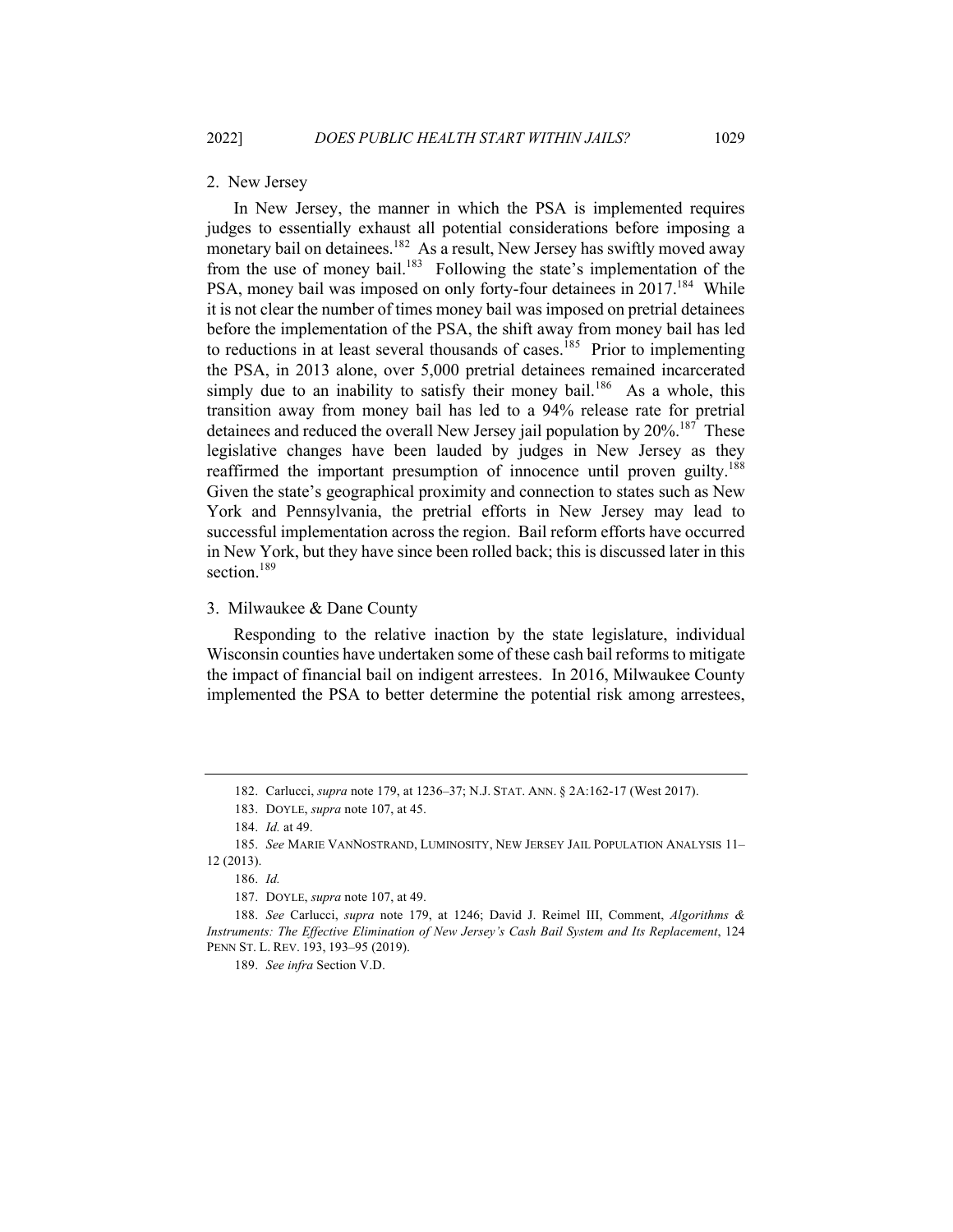and Dane County followed suit in  $2017<sup>190</sup>$  In Milwaukee, the progress associated with implementing the PSA has been lauded by judges and prosecutors for allowing low-risk arrestees to return to their communities.<sup>191</sup> Over the last several months, the progress made by Dane County proved to be critical in lowering the transmission of the coronavirus within its facilities.<sup>192</sup> Here, the reforms taken in counties like Dane County and Milwaukee County yield multiple positive advances; the reduction in the jail population led to fewer positive cases in their facilities and more low-risk individuals safely returning to their homes and contributing to their households, workplaces, and local economies.<sup>193</sup>

Local efforts to reduce the disproportionate effect of bail are materializing in the absence of statewide bail reform. In March 2021, the Milwaukee Common Council established the Milwaukee Police Department Diversion Task Force.<sup>194</sup> The task force is designed to create "a plan for responding to calls for service that do not involve threats to public safety, particularly for those involving persons experiencing mental health, substance abuse or homelessness crises, with trained, unarmed first responders."<sup>195</sup> Importantly, this process reorients the criminal justice system for many low-risk individuals who would otherwise have a different interaction with armed law enforcement officers. The plan further calls for the response staff to be civilians with special training in de-escalation and mental health issues.<sup>196</sup> Slated to begin in mid-2022, this effort demonstrates an indirect way to alleviate the effects of bail on indigent and low-risk individuals in Milwaukee.

09/3\_23MPDDiversionTaskForceStatement.pdf [https://perma.cc/JR44-KPQX].

<sup>190.</sup> *Supporting the Implementation of the PSA Tool*, JUST. SYS. PARTNERS, https://justicesystempartners.org/projects/supporting-the-implementation-of-the-psa-tool/ [https://perma.cc/JY9N-D68G].

<sup>191.</sup> Kenechukwu Okocha, *Nationwide Trend: Rethinking the Money Bail System*, 90 WIS. LAW. 30, 30 (2017); Jeffrey A. Kremers, *Milwaukee Moves Away from Money Bail System*, 90 WIS. LAW. 38, 40–41 (2017); Henzl, *supra* note 20.

<sup>192.</sup> Becker, *supra* note 20.

<sup>193.</sup> *Id.*

<sup>194.</sup> Statement by Chantia Lewis, Alderwoman, City of Milwaukee, Council Passes Legislation Creating the MPD Diversion Task Force (Mar. 23, 2021), https://city.milwaukee.gov/ImageLibrary/Groups/ccCouncil/News/2021/District-

<sup>195.</sup> *Id.*

<sup>196.</sup> Frederica Freyberg, *First Responders for Mental Health Incidents*, PBS WIS. (July 9, 2021), https://pbswisconsin.org/news-item/first-responders-for-mental-health-incidents/ [https://perma.cc/BQQ3-NY4Q].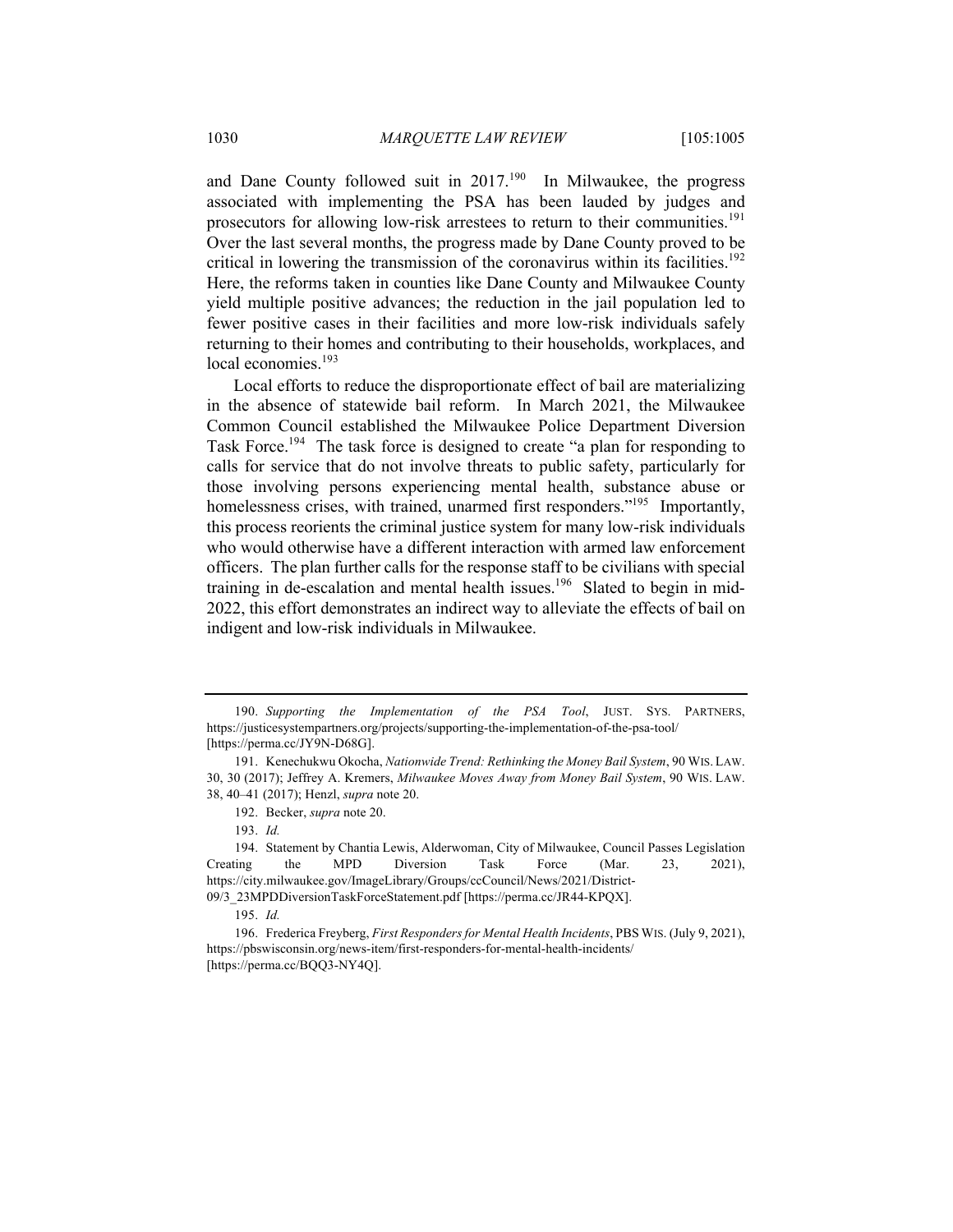The efforts to minimize the number of pretrial detainees remaining in custody serve oppressed populations, like African-Americans, who are disproportionately affected by the coronavirus and pretrial detention.<sup>197</sup> In Wisconsin, Black Americans comprise  $6\%$  of the state's population;<sup>198</sup> however, 90% of the state's Black population resides in six of the state's counties, including Milwaukee and Dane County.<sup>199</sup> The largest county in the state, Milwaukee County, also contains the largest proportion of African-Americans, who make up over 25% of the county's population.<sup>200</sup> Thus, these sensible reforms may proactively combat systemic issues within cash bail that have negatively impacted minority communities.

# *D. Failures*

Bail reform efforts have not fully matriculated into success in all jurisdictions undertaking recent efforts. In 2019, New York State passed substantive bail reform measures that significantly reduced the number and types of charges where a judge may hold a detainee on remand or without bail.<sup>201</sup> The law sharply reduced the percentage of cases eligible for remand or imposition of bail;<sup>202</sup> over 80% of the cases arraigned prior to the bill's passing in 2019 would have been ineligible for bail or remand.<sup>203</sup> Prior to its repeal and eventual amendment,<sup>204</sup> local political leaders—including then Governor Andrew Cuomo—praised the legislation.<sup>205</sup> Governor Cuomo underscored the major impetus for enacting cash bail reform when he articulated this message,

<sup>197.</sup> Becker, *supra* note 20.

<sup>198.</sup> *African Americans in Wisconsin: Overview*, WIS. DEP'T OF HEALTH SERVS. (Sept. 10, 2018), https://www.dhs.wisconsin.gov/minority-health/population/afriamer-pop.htm [https://perma.cc/WXV6-RCED].

<sup>199.</sup> *Id.*

<sup>200.</sup> *Id.*

<sup>201.</sup> Julie McMahon, *New York Ends Cash Bail for Most: What It Means for People Charged With A Crime*, SYRACUSE.COM (Apr. 3, 2019, 1:29 PM), https://www.syracuse.com/news/2019/04/new-york-ends-cash-bail-for-most-what-it-means-forpeople-charged-with-a-crime.html [https://perma.cc/M89Z-F8BW].

<sup>202.</sup> MICHAEL REMPEL & KRYSTAL RODRIGUEZ*,* CTR. FOR CT. INNOVATION, BAIL REFORM REVISITED: THE IMPACT OF NEW YORK'S AMENDED BAIL LAW ON PRETRIAL DETENTION 1 (2020), https://www.courtinnovation.org/sites/default/files/media/document/2020/Bail\_Reform\_Revisited\_0 50720.pdf [https://perma.cc/L7E9-Z97A].

<sup>203.</sup> *Id.*

<sup>204.</sup> Jamiles Lartey, *New York Rolled Back Bail Reform. What Will the Rest of The Country Do?*, THE MARSHALL PROJECT (Apr. 23, 2020), https://www.themarshallproject.org/2020/04/23/innew-york-s-bail-reform-backlash-a-cautionary-tale-for-other-states [https://perma.cc/Z2YN-UUH3].

<sup>205.</sup> *Id.*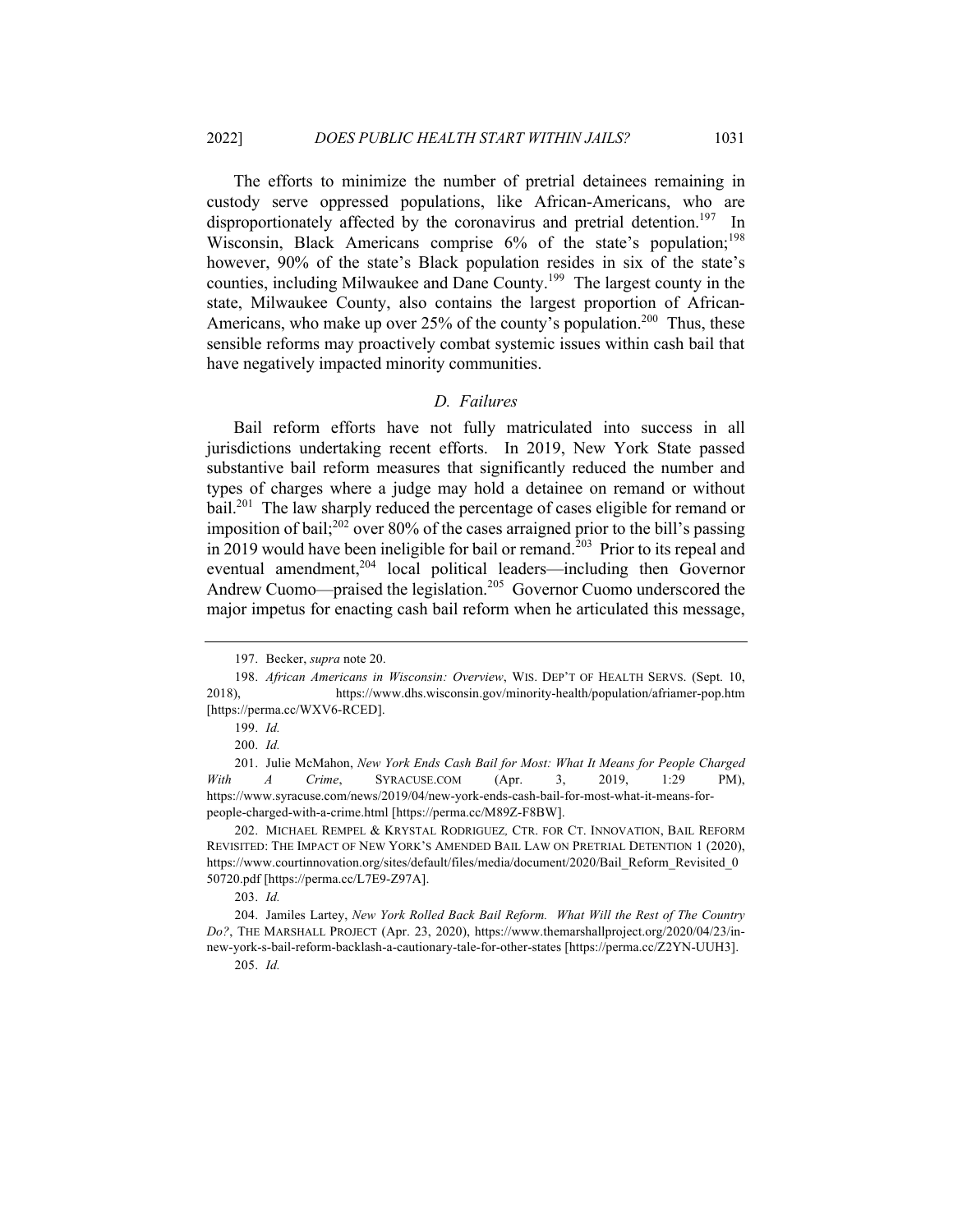"The blunt ugly reality is that too often, if you can make bail, you are set free, ... and if you are too poor to make bail, you are punished."<sup>206</sup> However, the efforts were deemed too broad-stroked and heavy-handed.<sup>207</sup> Less than six months after the bill's implementation, Cuomo and New York City Mayor Bill de Blasio endorsed a rollback of the bail reform efforts and later amended the law.<sup>208</sup> While the bill did create a dramatic drop in pretrial detention, the law's successes were instead engulfed in media attention surrounding high-profile crimes<sup>209</sup> where the defendant was not held on remand or bail was not imposed. $210$ 

In New York, the new system of bail reform measures was likely too broad in its approach but was not afforded an appropriate amount of time to truly test its efficacy. By rolling back the efforts in less than six months, amid a pandemic, $2^{11}$  the state cannot fully assess the lasting successes that may have arisen from the now amended law. In New York, the rollback of bail reform efforts may have been a reaction to the increased media attention surrounding certain egregious crimes. Understandably, these bail measures were easy targets upon realization that certain crimes were not bail or remand eligible.<sup>212</sup> As such, it is imperative for states to engage in sensible reforms. New York's efforts might have been too aggressive in its approach to eliminate cash bail. New York State provides an example of how bail reforms may fail yet still lend sensible solutions and markers of improvement.

#### *E. Public Health Induced Efforts*

Amid the ongoing pandemic, state governments and local facilities are proactively taking steps to mitigate the transmission of the novel coronavirus in jails and prisons. In Colorado, the state law enforcement agencies suspended

<sup>206.</sup> Gloria Pazmino, *Cash Bail Will Mostly End in 2020. Here's What That Could Look Like.*, SPECTRUM NEWS NY1 (Sept. 9, 2019, 8:24 PM), https://www.ny1.com/nyc/allboroughs/politics/2019/09/10/cash-bail-ending-in-new-york-in-2020-what-could-it-look-like [https://perma.cc/6BG8-YPXC].

<sup>207.</sup> Lartey, *supra* note 204.

<sup>208.</sup> *Id.*

<sup>209.</sup> Yael Halon, *New York Lawmaker Says Cuomo Will Have 'Blood on His Hands' If Bail Reform Law Isn't Changed*, FOX NEWS (Jan. 13, 2020), https://www.foxnews.com/media/nicolemalliotakis-new-york-bail-laws-cuomo-de-blasio [https://perma.cc/P2V5-TQW6].

<sup>210.</sup> Roxanna Asgarian, *The Controversy over New York's Bail Reform Law, Explained*, VOX (Jan. 17, 2020, 8:30 AM), https://www.vox.com/identities/2020/1/17/21068807/new-york-bailreform-law-explained [https://perma.cc/9QYM-SSCH].

<sup>211.</sup> Lartey, *supra* note 204.

<sup>212.</sup> Asgarian, *supra* note 210.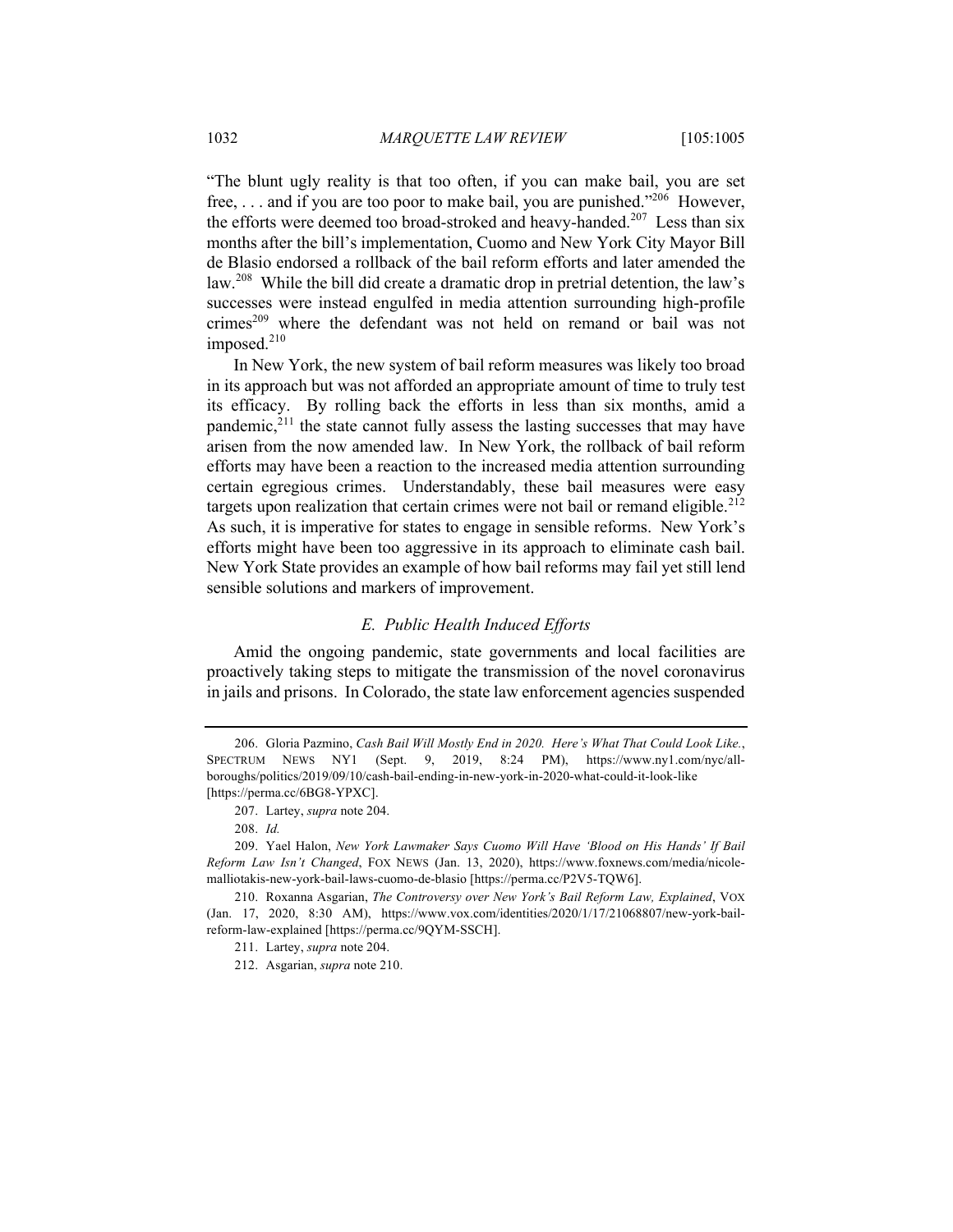arrests for low-level parole violations specifically to reduce incarceration numbers.<sup>213</sup> In Ohio, the Cuyahoga County Jail refused to admit additional detainees charged with misdemeanors—with the exception of domestic violence related charges—to combat the spread of COVID-19 within the facility.<sup>214</sup> In Maryland, Marilyn Mosby, the State's Attorney for Baltimore City, announced her office would dismiss pending charges for drug offenses, trespassing, minor traffic offenses, and other nonviolent crimes to combat the spread of COVID-19 in local facilities.<sup>215</sup> These are just three of the many<sup>216</sup> temporary actions that have taken place to remedy the disruptive effects COVID-19 has inflicted on the incarcerated population. The COVID-19 public health crisis reveals that improvements in public health and public safety may actually be intertwined and simultaneously achieved.

#### VI. WHAT WISCONSIN SHOULD DO

In 2021, the State of Illinois led the charge by becoming the first state to wholly abolish the use of cash bail. More local municipalities have carried on these efforts for many years, including within the state of Wisconsin. In Wisconsin, state legislators should enact sensible reforms for statewide assessment of pretrial detention. The practices consistent with the PSA, which has been launched in both Milwaukee and Dane Counties, should receive more attention as to their effectiveness. Instead of arbitrarily adhering to bail schedules, judges and prosecutors are being, and should be, tasked with truly assessing the risk of release among detainees. In light of a continuing pandemic, it could be advantageous to offer bail-free release for low-level offenses to prevent rapid transmission within jails and promote the continuation of employment, education, and other means to avoid the commission of crime.

<sup>213.</sup> *The Most Significant Criminal Justice Policy Changes from the COVID-19 Pandemic*, PRISON POL'Y INITIATIVE (Dec. 23, 2021), https://www.prisonpolicy.org/virus/virusresponse.html [https://perma.cc/M3F2-4QTE].

<sup>214.</sup> Cory Shaffer, *Cuyahoga County Jail Stops Accepting New Inmates Charged with Most Misdemeanors to Prevent 'Explosion' of Coronavirus Cases Amid Historic Surge*, CLEVELAND.COM (Nov. 17, 2020, 4:59 PM), https://www.cleveland.com/court-justice/2020/11/cuyahoga-county-jailstops-accepting-new-inmates-charged-with-most-misdemeanors-to-prevent-explosion-ofcoronavirus-cases-amid-historic-surge.html [https://perma.cc/C7VY-UNJQ].

<sup>215.</sup> Tim Prudente & Phillip Jackson, *Baltimore State's Attorney Mosby to Stop Prosecuting Drug Possession, Prostitution, Other Crimes Amid Coronavirus*, BALTIMORE SUN (Mar. 18, 2020, 8:33 PM), https://www.baltimoresun.com/coronavirus/bs-md-ci-cr-mosby-prisoner-release-20200318-u7knneb6o5gqvnqmtpejftavia-story.html [https://perma.cc/EY9P-8PTA].

<sup>216.</sup> PRISON POL'Y INITIATIVE, *supra* note 213.